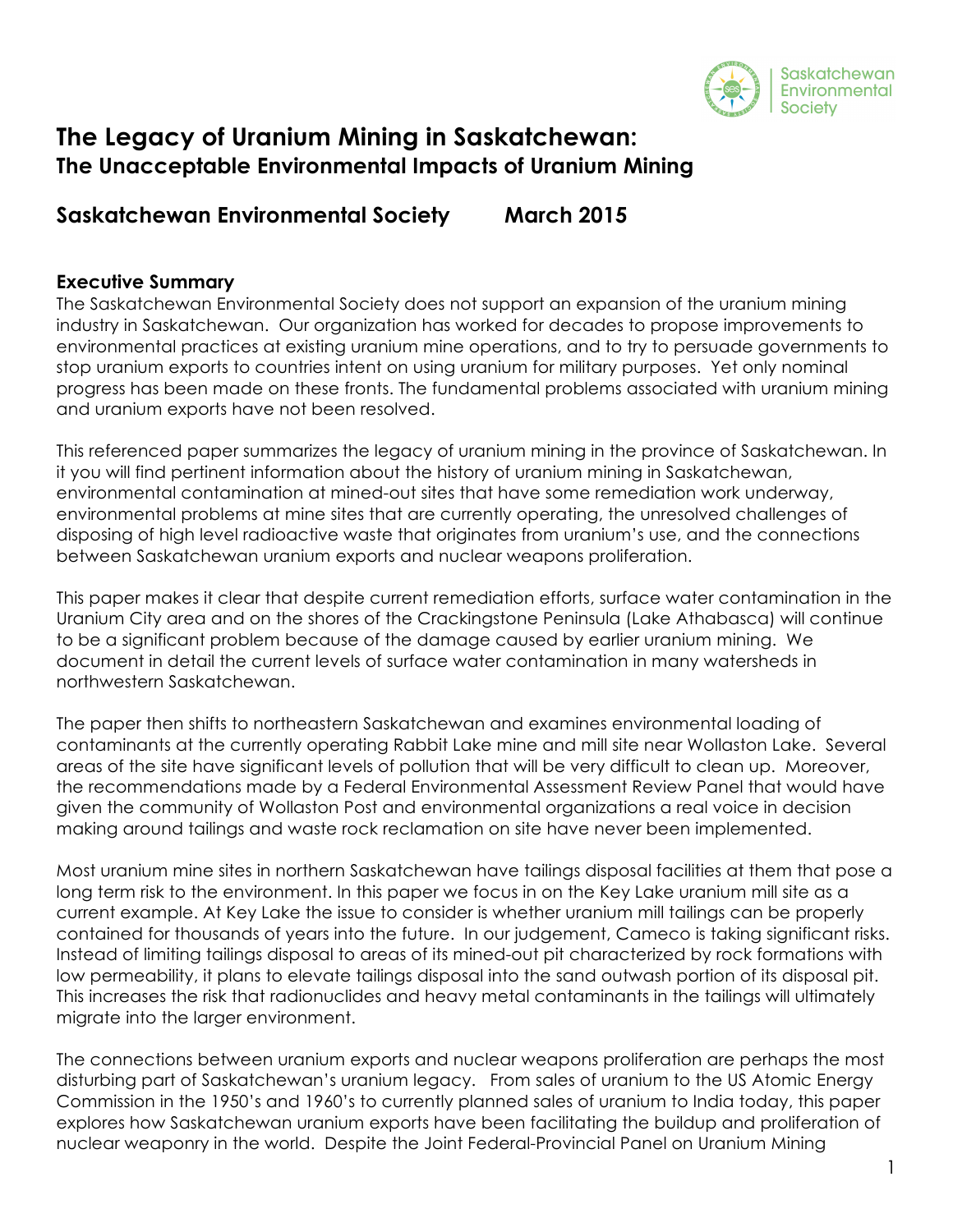

Developments in Northern Saskatchewan flagging the weapons proliferation issue for both the Saskatchewan and Canadian governments in the 1990's, no corrective action has been taken.

At the end of the day, Saskatchewan uranium exports ultimately become high level radioactive waste at nuclear reactor sites around the world. This paper explores the inability of national governments, such as the United States government, to resolve the high-level waste disposal issue. This in turn poses important questions about the future viability of nuclear power. A 2014 accident in New Mexico at a site for low-level and medium level nuclear waste, after only 15 years of operation, is raising even more concerns about the risks that will come with trying to dispose of high level radioactive waste. Disposal – to be effective - must be secure for thousands of years into the future.

We hope the detailed information in this paper will be useful to the reader.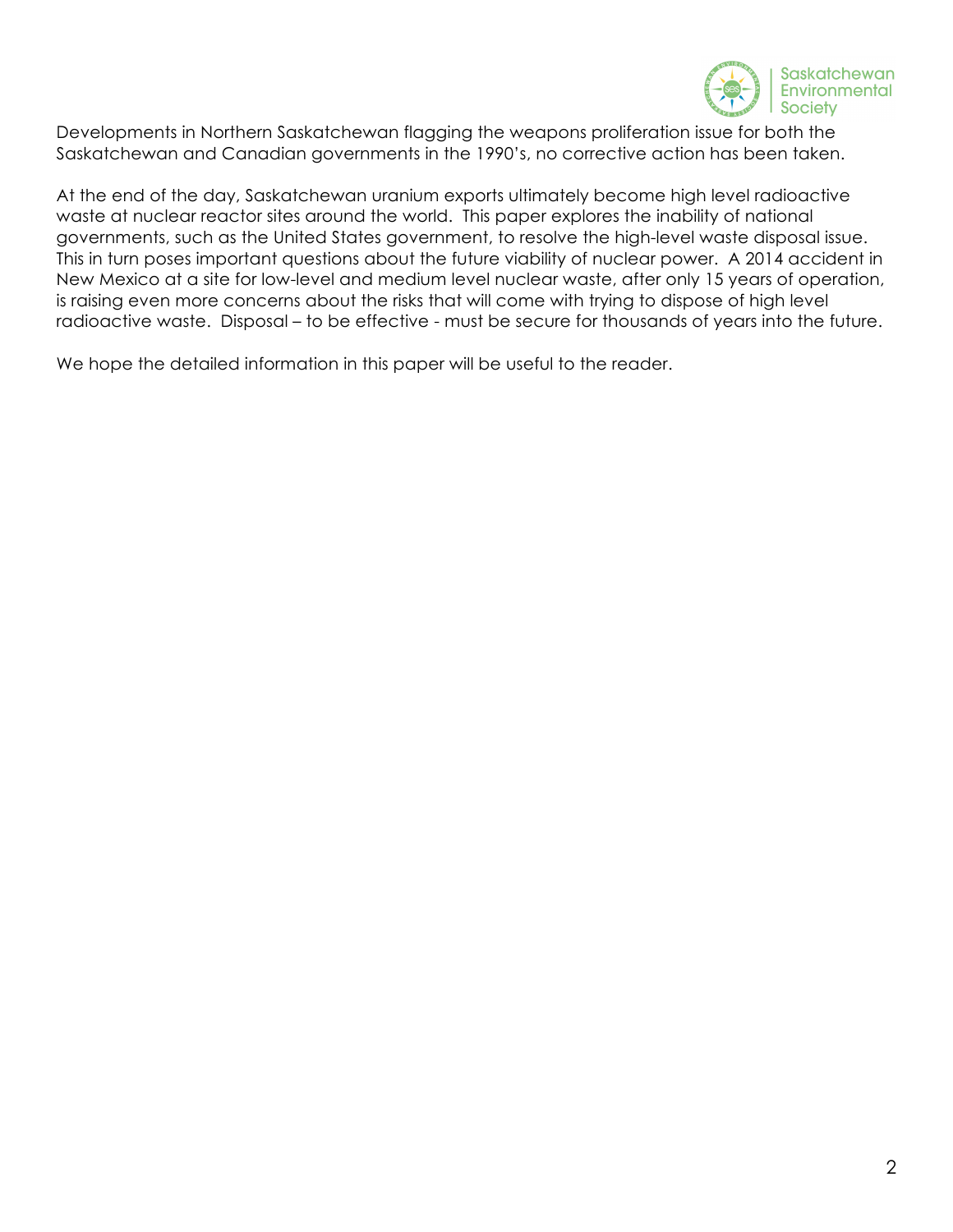

## **Table of Contents:**

#### **1. Mined-out uranium sites currently under remediation**

- 1.1 Background information on two mined-out uranium mine sites that are being remediated today in Saskatchewan
- 1.2 The atomic weapons connection at Gunnar and Beaverlodge
- 1.3 Radioactive contaminants on the Gunnar site and remediation objectives for nearby surface waters
- 1.4 Large cost overruns in the Gunnar remediation effort
- 1.5 State of contamination of watersheds in the Uranium City area
- 1.6 Downstream contamination from the Beaverlodge uranium mine site
- 1.7 Remedial work planned by the Government of Canada at Beaverlodge
- 1.8 Observations regarding the Government of Canada's current inadequate remediation efforts at Beaverlodge

#### **2. Currently operating uranium mines and mills**

- 2.1 The Rabbit Lake uranium mine and mill site: Local environmental impacts of a currently operating uranium mine and mill site in Saskatchewan
- 2.2 Key Lake uranium mill site operations and the challenge of containing uranium mill tailings
- 2.3 Why is long term containment of tailings so important?

#### **3.0 Broader public safety and ethical concerns related to mining uranium**

- 3.1The fissionable nature of uranium raises important ethical issues about its use
- 3.2 The risk that fission products from uranium will become part of a catastrophic accident that exposes tens of thousands to excessive radiation and dislocation
- 3.3 All uranium used at nuclear reactor sites will ultimately become high level radioactive waste that poses enormous disposal challenges
- 3.4 Uranium exports and the atomic weapons connection
- 3.5 Circumventing the Nuclear Non-Proliferation Treaty
- 3.6 Closing observations on broader ethical concerns associated with uranium mining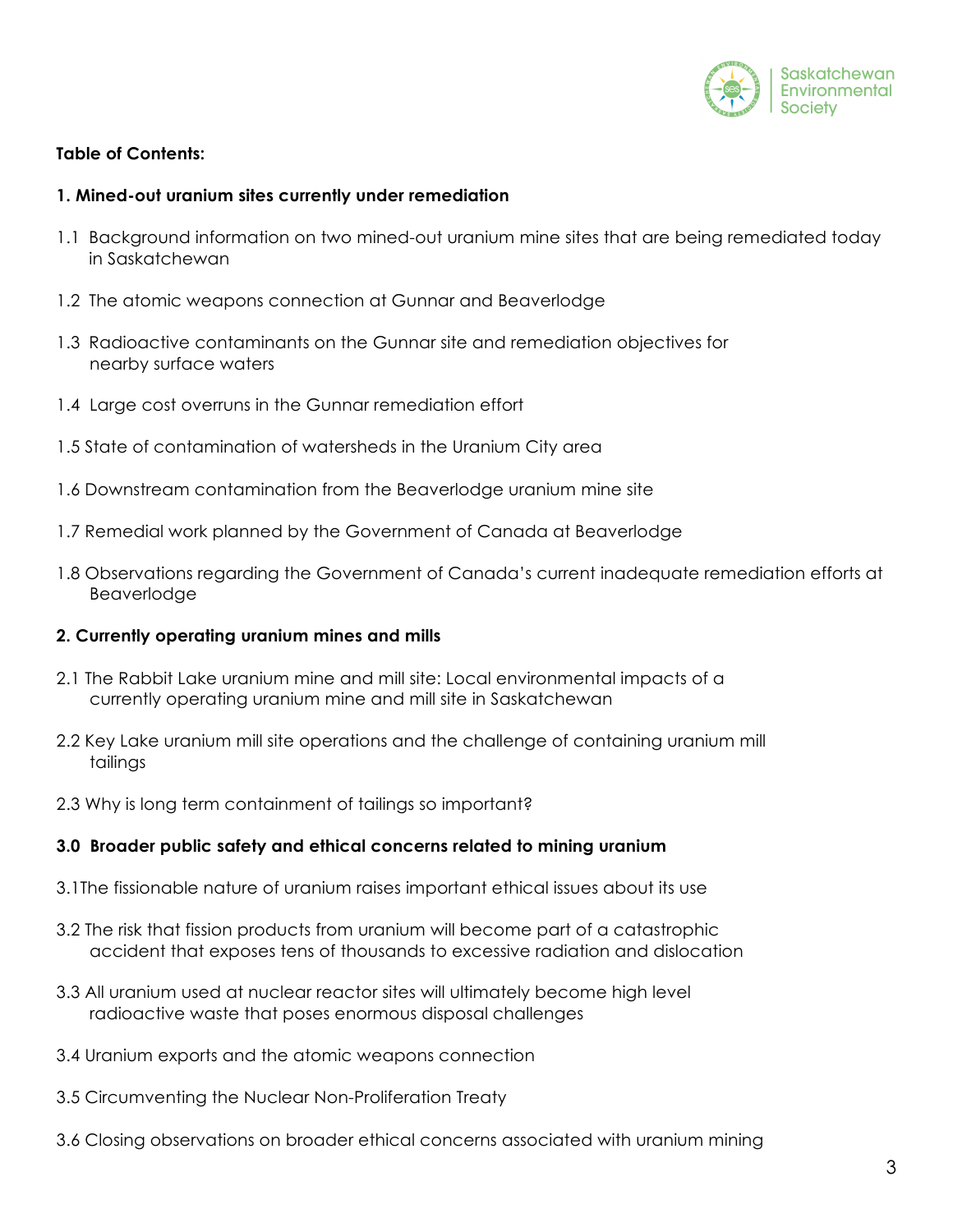

#### **Background on the Principal Authors**

This submission was prepared by Peter Prebble and Ann Coxworth on behalf of the Saskatchewan Environmental Society. The Society is a non-profit organization with a long history of involvement in the uranium mining issue in the province of Saskatchewan, and has formally intervened in numerous public hearings on proposed uranium mine developments dating as far back as 1977.

**Peter Prebble** is Director of Environmental Policy with the Saskatchewan Environmental Society. He has a Bachelor of Business Administration degree from the University of Prince Edward Island, where he received the Governor General's Gold Medal. He holds a Master of Sustainable Environmental Management and a Master of Education, both from the University of Saskatchewan. In addition to his long time involvement with the Saskatchewan Environmental Society, he served as a Member of the Saskatchewan Legislature for 16 years, including several years as Legislative Secretary to the Premier and as a Saskatchewan Cabinet Minister.

**Ann Coxworth** is a long time board member of the Saskatchewan Environmental Society. She has a bachelor's degree in chemistry from the University of Durham in the United Kingdom, a Master of Science in nuclear chemistry from the University of California, Berkley, and a Master of Arts from Smith College, Massachusetts. Her nuclear research experience was gained at the Lawrence Berkeley Radiation lab in California and the Windscale Sellafield Lab in Cumbria, UK.

#### **Additional Note:**

The Saskatchewan Environmental Society submitted a version of this paper to a special Quebec Commission reviewing the merits of uranium mining (BAPE).

In the summer of 2015 the BAPE issued a report to the Government of Quebec on uranium mining. The BAPE has recommended to the Government of Quebec that uranium mining in Quebec not be permitted.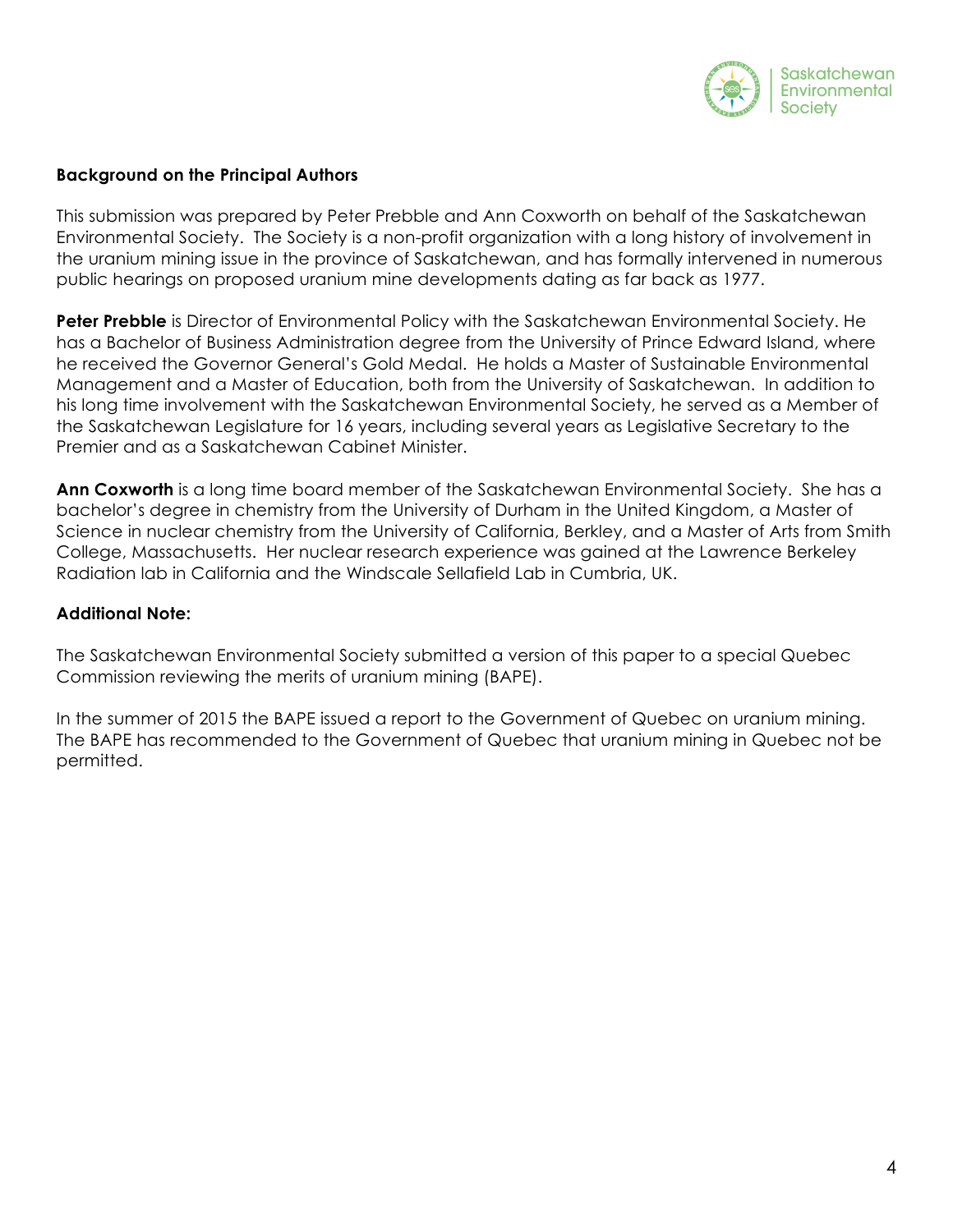

## **1. Mined-out uranium sites currently under remediation**

#### **1.1 Background information on two mined-out uranium mine sites that are being remediated today in Saskatchewan**

Saskatchewan has been involved in mining uranium since 1952. The first mines in our province were developed in the Uranium City area of northwestern Saskatchewan. By 1956 Uranium City was the fastest growing municipality in all of Saskatchewan.<sup>1</sup> The anchor uranium mine in the area was known as the Beaverlodge mine. It was run by the Government of Canada through its federal crown corporation Eldorado Mining and Refining Ltd., and operated from 1952 to 1982. During this period the Government of Canada mined uranium and produced uranium-related wastes in two Saskatchewan watersheds – the Ace Creek watershed and the Fulton Creek watershed. Those watersheds in turn drain into Beaverlodge Lake, a 57 square kilometre water body near Uranium City. Although the Beaverlodge mine and mill site were decommissioned in the 1980's, active remediation work is still required on the Beaverlodge site today. That work is being led by Cameco Corporation, and is being funded by the Government of Canada.

A second major uranium mine also began operation in northwest Saskatchewan in the mid 1950's. The Gunnar open pit and underground uranium mine opened in 1955 on the northern shore of Lake Athabasca. Lake Athabasca is one of Canada's most important lakes and straddles part of the border between northern Saskatchewan and Alberta. The Gunnar uranium mine and mill were built near the edge of two bays of Lake Athabasca – Langley Bay and Zeemel Bay. A community of over 1,000 people was created to support the Gunnar site. The mine operated from 1955 to 1963. Gunnar was thus the first major uranium mine to close in Saskatchewan. Today, site rehabilitation work is underway through a joint agreement between the Government of Saskatchewan and the Government of Canada.

#### **1.2 The atomic weapons connection at Gunnar and Beaverlodge**

<u>.</u>

In the early 1950's the Government of Canada entered into a contractual agreement to supply uranium to the United States Atomic Energy Commission. This set the stage for the development of the Gunnar and Beaverlodge uranium mines. Their primary purpose became to supply uranium for military purposes, specifically the building of nuclear weapons. $^2$  Saskatchewan uranium was mined for this purpose until the United States signaled in 1962 and 1963 that it had a sufficient supply of uranium to meet its military needs. This led to the closure of the Gunnar uranium mine site, and the stockpiling of ore at the Beaverlodge mine site for many years.

The role of the federal government's Crown Corporation Eldorado Mining and Refining Ltd. was critical during this time. Not only did Eldorado Mining and Refining supply all of its uranium from its Beaverlodge operation for atomic weapons purposes, but it became the intermediary for supplying Gunnar's uranium supply to the US military as well. It did this by purchasing the Gunnar mine's

<sup>1</sup> *The Encyclopedia of Saskatchewan* (2005), Entry entitled 'Uranium City'. http://esask.uregina.ca/entry/uranium\_city.html

<sup>2</sup> Robert Bothwell, *Eldorado: Canada's National Uranium Company* (The official history of Eldorado Nuclear Ltd. Commissioned by Eldorado Nuclear Ltd.) Refer to pages 315-386.

The contracts negotiated between Eldorado Nuclear and the US Atomic Energy Commission were intended to deliver uranium to the United States up to March 31, 1962, a date that was later revised to March 1963. (Bothwell, ibid, p. 386)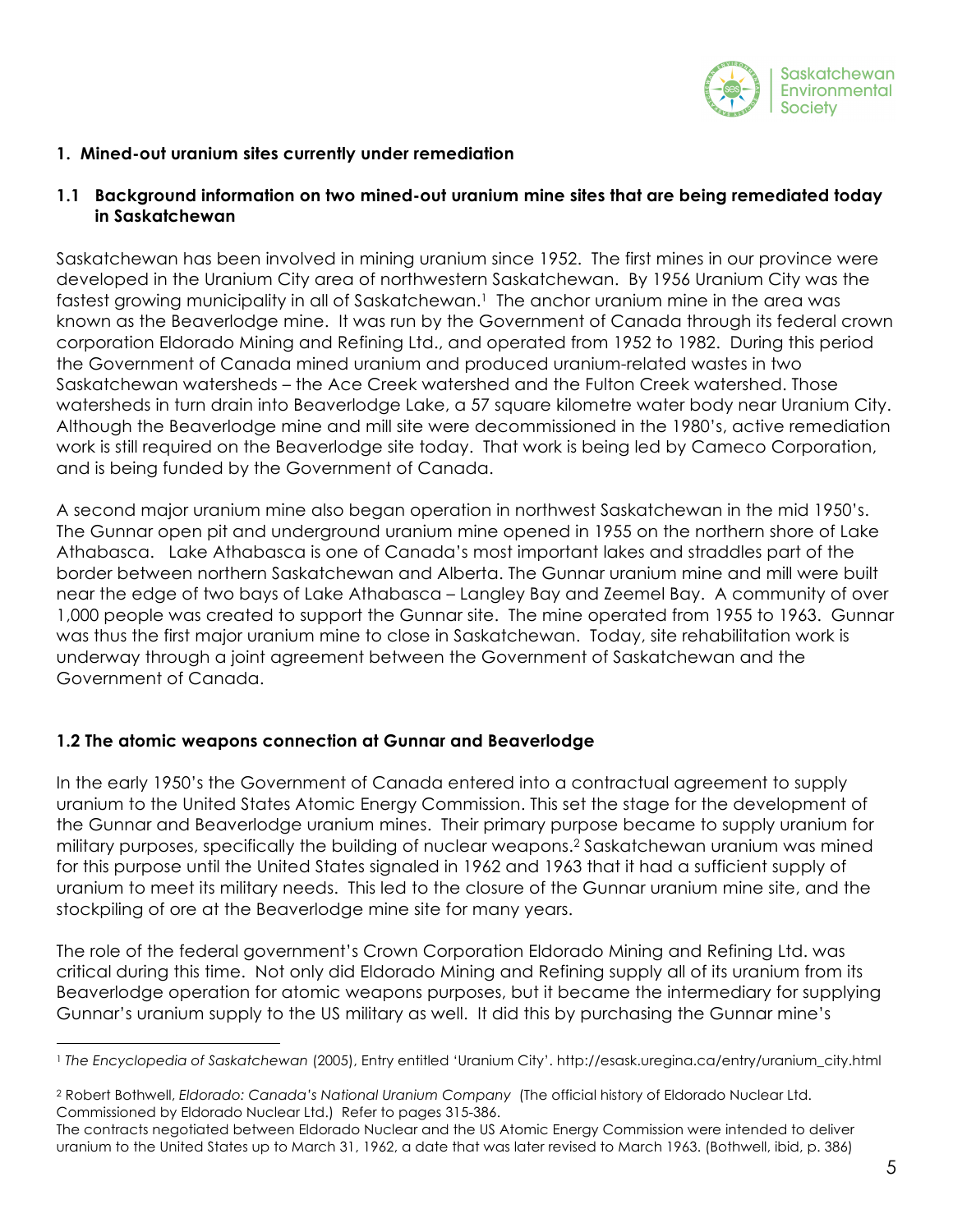

production.3 and then selling it to the United States Atomic Energy Commission.4 Thus, Eldorado Mining and Refining was at the centre of a dark chapter in Saskatchewan history – the supplying of the raw material for hundreds, if not thousands, of nuclear weapons.

## **1.3 Radioactive contaminants on the Gunnar site and remediation objectives for nearby surface waters**

The legacy of Gunnar is not limited to its role in supplying the US military. The mine's operations also left behind a damaged local environment and an expensive cleanup legacy for taxpayers.

In 2006 the Government of Saskatchewan and the Government of Canada entered into a joint agreement to carry out remediation work at the Gunnar uranium mine and mill site. The remediation work was sub-contracted to the Saskatchewan Research Council.

Remediating the mined-out Gunnar uranium mine site will be no small undertaking. There are between 2.2 and 2.7 million cubic metres of waste rock on the site.5 Today, Zeemel Bay and St. Mary's Channel of Lake Athabasca are contaminated with runoff from these waste rock piles. The 'East Waste Rock Pile' accounts for 70% of the Radium 226 going to the lower section of Zeemel Bay and subsequently to St. Mary's Channel, so clearly this must be addressed.<sup>6</sup>

There are also over 4.4 million tonnes of unconfined radioactive tailings on the site. There are three main tailings areas, but wind and water have also transferred tailings beyond those three areas. In the Gunnar Main Tailings area, the tailings volume is large, and at its peak is 14 metres deep.<sup>7</sup> Unfortunately, some of the tailings at the Gunnar site were allowed to move into Lake Athabasca itself. They sit in Langley Bay of Lake Athabasca to this day. In all, the total tailings area at the Gunnar site occupies 70 hectares of land.

Lake Athabasca is a vast water body and beyond the bays in question, the pollution affects are ultimately diluted, but it should not be forgotten that there can be potential re-concentration of some pollutants as they move up the aquatic food chain.

## **1.3 Large cost overruns in the Gunnar remediation effort**

When the Government of Saskatchewan and Government of Canada first agreed to cost-share remediation work on the Gunnar site, the cost was valued at \$24.6 million and was to be equally shared. However, no provision was made for cost-overruns.<sup>8</sup>

<sup>4</sup> Robert Bothwell, *Eldorado: Canada's National Uranium Company* (The official history of Eldorado Nuclear Ltd. Commissioned by Eldorado Nuclear Ltd.) Refer to pages 326-333.

<sup>1</sup> <sup>3</sup> Natural Resources Canada, 'Evaluation of the Gunnar Mine Site Rehabilitation Project', 2012. NRCan confirms that all the mine's uranium production was purchased by the Crown Corporation Eldorado Mining and Refining Limited.

<sup>5</sup> Saskatchewan Research Council, Project Cleans: Gunnar Mine Site,

http://www.src.sk.ca/resource%20files/project%20cleans%20-%20gunnar%20mine%20site%20fact%20sheet.pdf <sup>6</sup> Gunnar Site Remediation Project Environmental Impact Study, Executive Summary of Revised Volume 1, Saskatchewan Research Council, February 2013, page iv. http://environment.gov.sk.ca/2007-068EISExecutiveSummary <sup>7</sup> Saskatchewan Research Council, Project Cleans: Gunnar Mine Site,

http://www.src.sk.ca/resource%20files/project%20cleans%20-%20gunnar%20mine%20site%20fact%20sheet.pdf 8 Natural Resources Canada, "Evaluation of the Gunnar Mine Site Rehabilitation Project", 2012.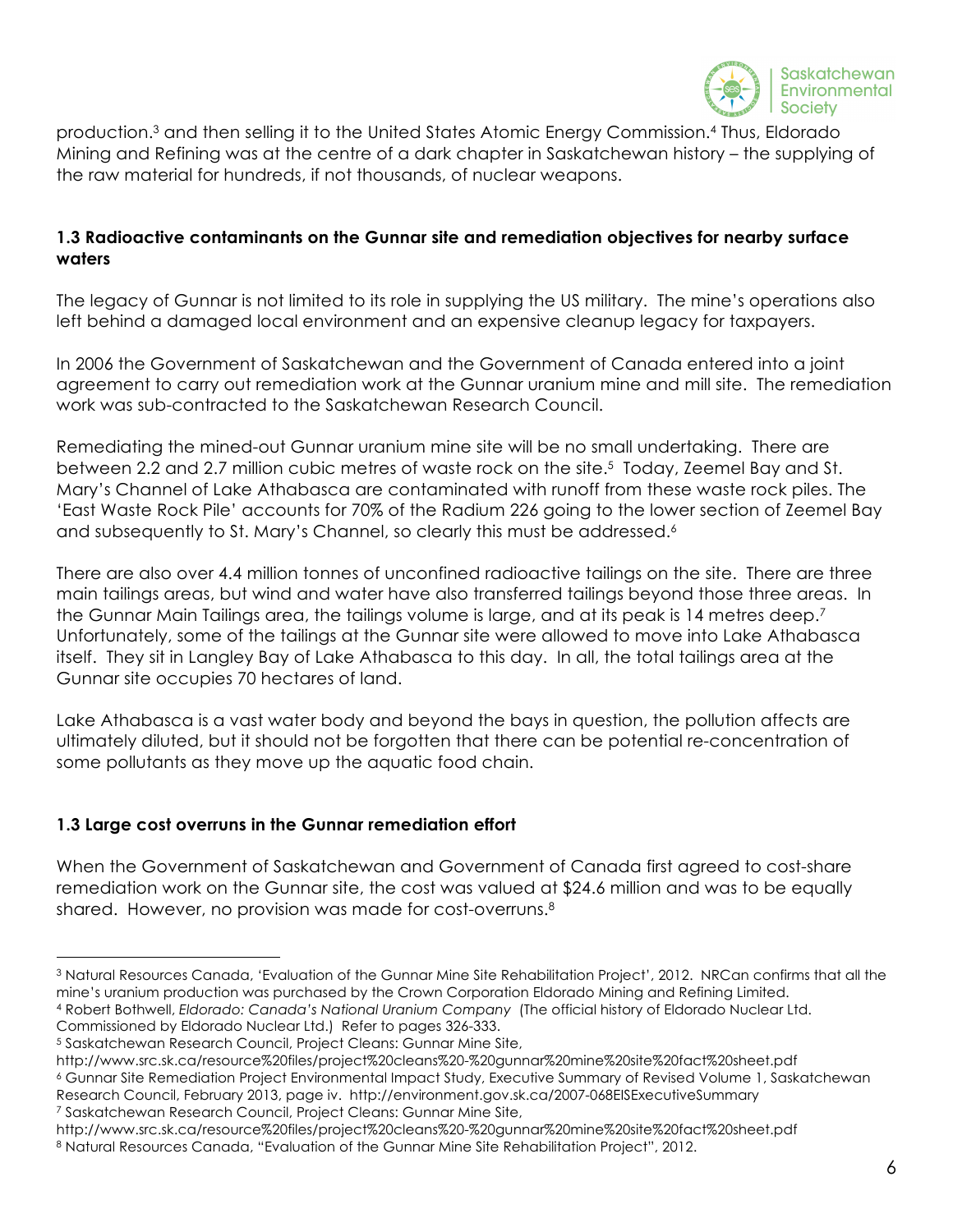

The initial cost estimate for remediation proved far too low. To date \$20 million has been spent on the demolition of buildings alone (including asbestos abatement), when an amount of \$3 million was originally budgeted. So far the Saskatchewan government has spent \$58 million on overall remediation. The Government of Canada to date has spent approximately \$1.1 million.<sup>9</sup>

Now the Government of Saskatchewan has posted a \$208.5 million liability on the provincial ledger to cover Gunnar site remediation and future monitoring and maintenance. So far, there is no sign of the Government of Canada increasing its \$12.3 million funding commitment. There is thus clearly a high risk that Saskatchewan taxpayers will be left paying the vast share of the costs of remediating a mine site that was largely driven by Canadian government policy decisions. (The full story in this matter has yet to play out, and further negotiations between the Saskatchewan and federal government may take place.)

## **1.4 State of contamination of watersheds in the Uranium City area**

The Gunnar mine and mill site were abandoned in 1964, when provincial and federal Departments of Environment did not yet exist. Moving forward 20 years, the Beaverlodge uranium mine and mill site was decommissioned by the Government of Canada in 1985, with the approval of the Saskatchewan Department of Environment and the federal Atomic Energy Control Board (the predecessor of the Canadian Nuclear Safety Commission). The Canadian government (through Canada Eldor Inc.) continues to assume responsibility for the Beaverlodge properties up to this day, making the question of who is ultimately responsible for environmental stewardship on these properties very clear.<sup>10</sup> The Government of Canada contracts Cameco Corporation to manage the Beaverlodge properties on its behalf. There are 62 properties in all.

What then is the current state of the two Saskatchewan watersheds that these uranium properties lie within, and what is the state of the adjacent watersheds downstream of them? 11 The findings will offer some insight about the Government of Canada, and how it handles issues around the mining of uranium.

The Government of Canada's Beaverlodge mining properties were located in Saskatchewan's Ace Creek watershed; while its mill tailings disposal sites were located in the smaller Fulton Creek

<sup>&</sup>lt;u>.</u> <sup>9</sup> Natural Resources Canada, "Evaluation of the Gunnar Mine Site Rehabilitation Project", 2012.

<sup>10</sup> *Beaverlodge Project Annual Report – Year 25* (January 1, 2010 to June 30, 2011*)*, page 2-3. The Annual Report notes: "the Government of Canada, through Canada Eldor Inc.(CEI) retained responsibility for the financial liabilities associated with the properties".

<sup>&</sup>lt;sup>11</sup> The sections of this paper that cover the state of contamination of the Beaverlodge properties and the waters downstream of them, and that discuss remedial work planned at the Beaverlodge site (1.4-1.7) are reproduced here from a 2013 article by the authors published by the Canadian Centre for Policy Alternatives (CCPA). The article prepared for CCPA is entitled: "The Government of Canada's Legacy of Contamination in Northern Saskatchewan Watersheds". For further details refer to: Saskatchewan Notes: The Government of Canada's Legacy of Contamination in Northern *Saskatchewan Watersheds* by Peter Prebble and Ann Coxworth, Canadian Centre for Policy Alternatives, July 2013, pages 3-5. The authors are grateful to CCPA.

https://www.policyalternatives.ca/sites/default/files/uploads/publications/Saskatchewan%20Office/2013/07/SKnotes\_Govt\_ Legacy\_Contamination\_Watersheds.pdf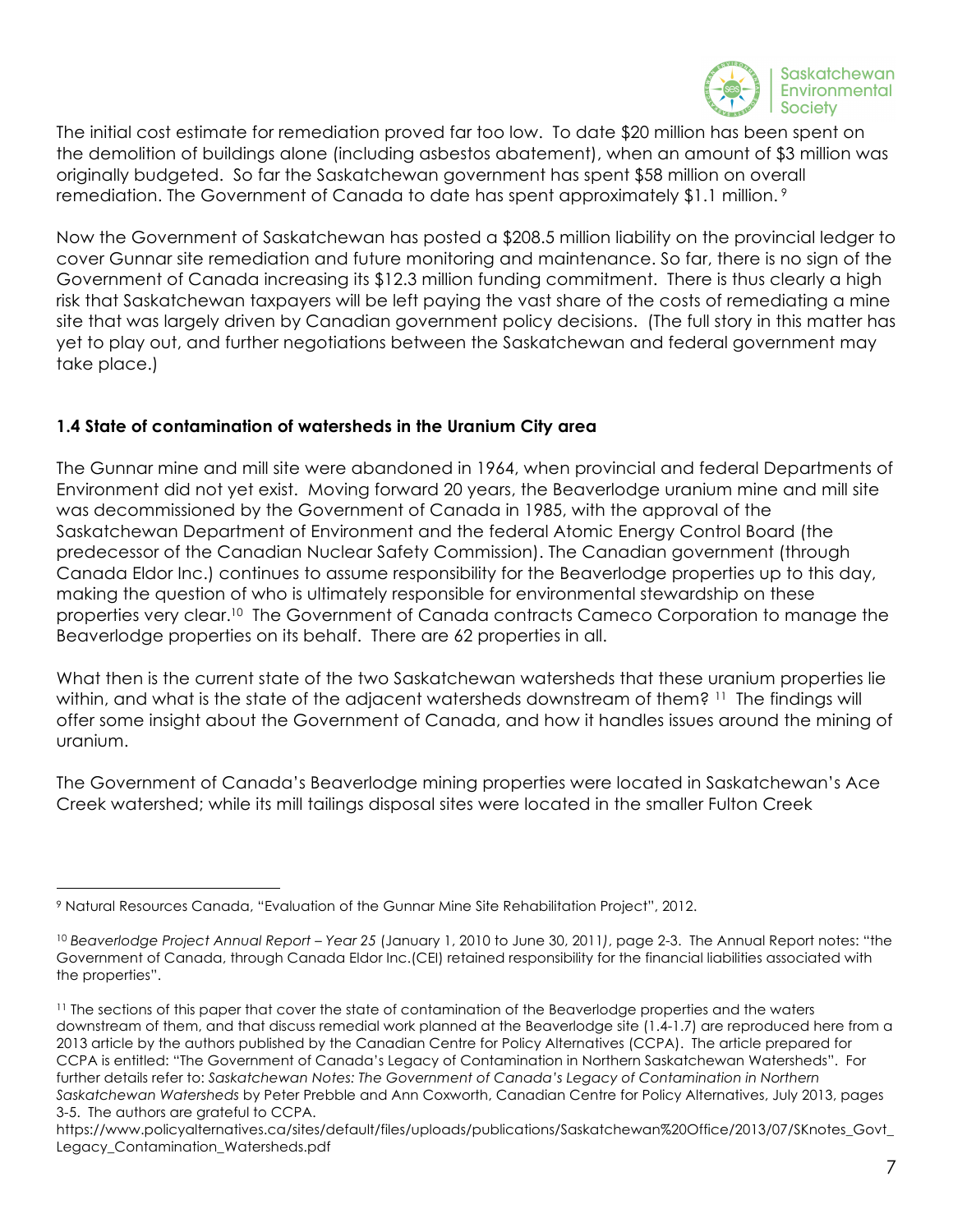

watershed.<sup>12</sup> These two watersheds are now home to many lakes with excessive uranium concentrations in surface waters and sediments.

One would expect uranium mill tailings disposal sites to exceed Saskatchewan Surface Water Quality Objectives for Aquatic Life, but the state of contamination extends far beyond the initial deposit locations. In fact, contamination currently spans large areas of both watersheds.

For example, discharge from Dubyna Lake in the Ace Creek watershed has uranium concentrations that are 16 times higher than Saskatchewan Surface Water Quality Objectives for the Protection of Aquatic Life. A location known as the Hab site, upstream of the confluence of Hab and Pistol Lakes, in the Ace Creek watershed, has uranium concentrations that exceed Saskatchewan Surface Water Quality Objectives by a factor of 9. Verna Lake discharge to Ace Lake exceeds Saskatchewan Surface Water Quality Objectives for uranium by a factor of 11.13

Meanwhile, in the Fulton Creek watershed, Greer Lake, located downstream of lakes that were used for disposal of uranium mill tailings, discharges water with uranium concentrations 24 times higher than Saskatchewan Surface Water Quality Objectives. Radium and selenium contamination are also a problem. For example, radium concentrations in Greer Lake discharge are 24 times above the provincial guideline, and selenium levels are at least 4 times higher than Saskatchewan Surface Water Quality Objectives.<sup>14</sup>

These contaminant concentrations in surface waters of Saskatchewan lands that were mined by the Government of Canada contrast sharply with the current Saskatchewan Guidelines for Northern Mine Decommissioning and Reclamation. These guidelines state that areas disturbed by mining operations "should be reclaimed to an ecological (physical and biological) condition that will be similar to what was observed in the area prior to disturbance". The guidelines go on to say that "lake shorelines and river banks should be reclaimed to their pre-disturbed condition". Moreover, "surface water quality should be within the natural range of variation for the area".<sup>15</sup> With respect to tailings facilities, the guidelines recognize that some areas cannot be reclaimed to their original ecological condition, but state that the potential for contaminants to "migrate from impacted areas within the project sites to ecosystems outside of the project area ….should be minimized through site specific mitigation measures..."<sup>16</sup>

Today's Saskatchewan Guidelines for Northern Mine Decommissioning and Reclamation were drawn up after the Government of Canada's operations in the Ace Creek and Fulton Creek watersheds were closed, and one would not expect that the guidelines could be fully complied with. However, what one would expect is that the Government of Canada would make a reasonable effort to comply wherever possible, to set an example of how remediation of a mine site can be properly carried out. Unfortunately, there is little evidence to date that the Government of Canada plans to move in this direction.

<sup>1</sup> <sup>12</sup>During the mill operating period approximately 60% of the radioactive tailings were placed into small water bodies within the Fulton Creek watershed, while the remainder were deposited underground. (Source: Beaverlodge Project Annual Report – Year 25 (January 1, 2010 to June 30, 2011, page 2-3.)

<sup>13</sup> *Beaverlodge Project Annual Report for January 1, 2011 to June 30, 2012*, Table 4.1.1

<sup>&</sup>lt;sup>14</sup>Beaverlodge Project Annual Report for January 1, 2011 to June 30, 2012, Table 4.1.1<br><sup>15</sup> Guidelines for Northern Mine Decommissioning and Reclamation, November 30, 2008, Version 6, EPB 381. Refer to section 3.0 'Final Mine Closure Objectives and Criteria' and to section 3.1 'General Site Objectives'.

<sup>16</sup> *Guidelines for Northern Mine Decommissioning and Reclamation*, November 30, 2008, ibid. Refer to section 3.1 'General Site Objectives'.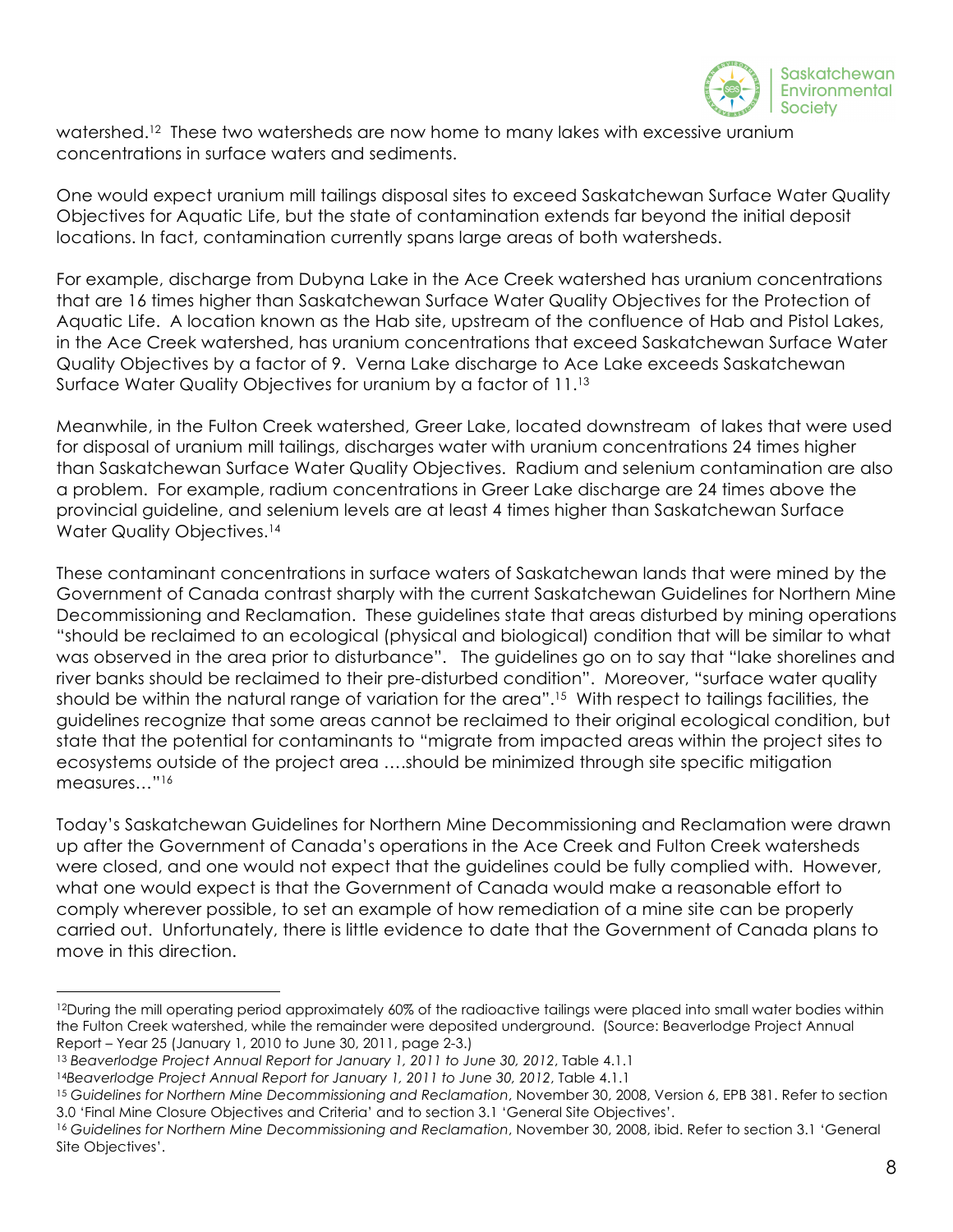

#### **1.6 Downstream contamination from the Beaverlodge mine and mill sites**

Both the Ace Creek and Fulton Creek watersheds drain into Beaverlodge Lake, a Saskatchewan water body with a surface area of 57 square kilometres <sup>17</sup>, and water depths commonly in the 40 to 60 metre range.

Under normal conditions, the large size of Beaverlodge Lake would quickly dilute pollution. However, Beaverlodge Lake has been so badly contaminated by the polluted discharge from the Ace Creek and Fulton Creek watersheds that concentrations of uranium in surface waters in Beaverlodge Lake are now 7 times higher than Saskatchewan Municipal Drinking Water Quality Objectives.<sup>18</sup> Depending on sampling locations within the lake, uranium concentrations in surface waters are 8 to 9 times higher than Saskatchewan Surface Water Quality Objectives for the Protection of Aquatic Life.<sup>19</sup>

Meanwhile, selenium concentrations in Beaverlodge Lake surface waters are two and one half times higher than Saskatchewan Surface Water Quality Objectives for the Protection of Aquatic Life.<sup>20</sup> Not surprisingly, elevated levels of selenium have been found in fish tissue.

Over time the sediment in the bottom of Beaverlodge Lake has suffered a serious buildup of pollutants. Beaverlodge Lake sediment has become so heavily loaded with selenium and uranium that the sediment at the bottom of the lake is becoming a source of on-going contamination to the lake's surface waters.

In effect, the federal government's uranium mining operations have left Beaverlodge Lake in a badly damaged state. As a result, limits have had to be placed on weekly fish consumption from the lake. Saskatchewan's Ministry of Environment has issued a drinking water advisory and an advisory on fish consumption.21

The damage to downstream watersheds from federal government uranium mining activities is not limited to Beaverlodge Lake. The Martin Lake watershed is immediately south of Uranium City and is used as a recreational site by the community. In 2011 the sampling station at the outlet of Martin Lake recorded uranium concentrations over 4 times higher than Saskatchewan Surface Water

<u>.</u>

<sup>17</sup> SENES Consultants Ltd., *Beaverlodge Quantitative Site Model* (Prepared for Cameco Corporation), May 2012. Refer to Part A, Table 5.1-1 Summary of Limnological Characteristics of Modeled Lakes in the Beaverlodge Study Area. SENES reports the area of Beaverlodge Lake to be  $5.7 \times 10^7$  m<sup>2</sup>. The reported volume of water is  $1.2 \times 10^9$  m<sup>3</sup>.

<sup>&</sup>lt;sup>18</sup> Beaverlodge Project Annual Report for January 1, 2011 to June 30, 2012, Table 4.3.3-1 to Table 4.3.3.-2; Table 4.1.1. Prepared by Cameco.

<sup>19</sup> *Annual Report for the Beaverlodge Project, January 1, 2011 to June 30, 2012*, Section 4. This Annual Report was prepared by Cameco. For example, in 2011 the Beaverlodge Lake outlet (Sampling Station BL5) recorded uranium concentrations approximately 9 times higher than Saskatchewan Surface Water Quality Objectives, and selenium concentrations approximately 2 times higher than Saskatchewan Surface Water Quality Objectives. Radium concentrations were below current guidelines.

<sup>20</sup> *Annual Report for the Beaverlodge Project, January 1, 2011 to June 30, 2012*, Section 4, ibid.

<sup>21</sup> Canadian Nuclear Safety Commission Meeting, November 3, 2010.

Canadian Nuclear Safety Commission, Record of Proceedings Including Reason for Decision in the Matter of Cameco Corporation's Application to Renew the Beaverlodge Mine and Mill Site Waste Facility Operating License, Hearing Dates: February 18, 2009 and November 5, 2009.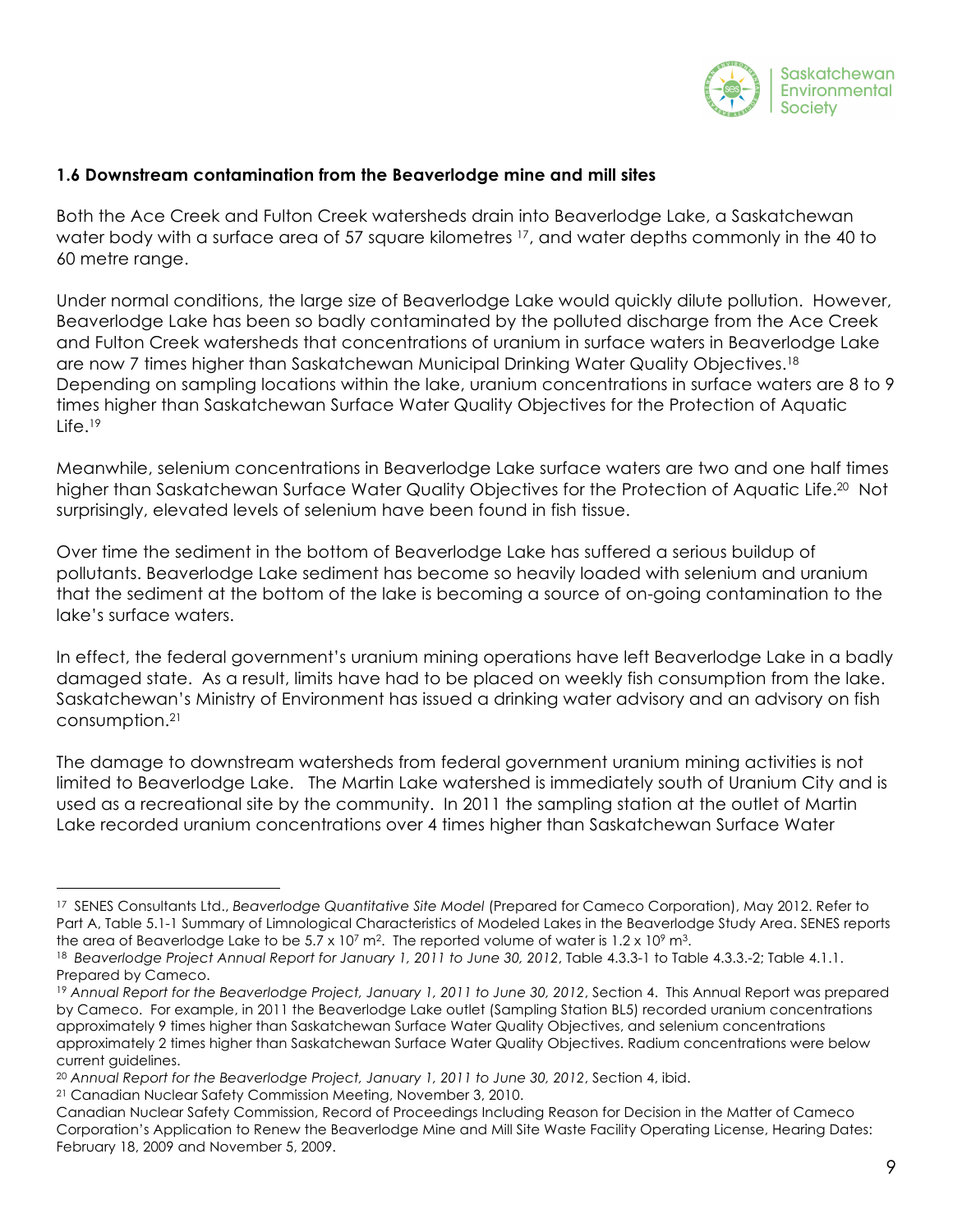

Quality Objectives for the Protection of Aquatic Life and selenium concentrations approximately one and a half times higher.<sup>22</sup>

Martin Lake and Cinch Lake in turn drain into Saskatchewan's Crackingstone River. While radium and selenium concentrations are within accepted guidelines in the Crackingstone River, uranium concentrations are still 3 times higher than Saskatchewan Surface Water Quality Objectives.23 The Crackingstone River ultimately flows into Lake Athabasca. It is only when it reaches Lake Athabasca, where the vastness of the water body results in a rapid dilution of pollution, that Saskatchewan Surface Water Quality Objectives for uranium are finally met.

## **1.7 Remedial work planned by the Government of Canada at the Beaverlodge site**

The Government of Canada and its site manager, Cameco, do plan to undertake a limited set of remediation activities at some of the Beaverlodge properties in the Ace Creek and Fulton Creek watersheds. These plans were formulated after a comprehensive set of studies was undertaken. Cameco will divert a creek (Zora Creek) around one of the waste rock piles (Bolger waste rock pile). Flowing and non-flowing boreholes at decommissioned uranium mine properties will be plugged to prevent potential groundwater outflow. Caps on all vertical mine openings will be replaced. And a gamma survey of waste rock and tailings areas will be performed, and then easily accessible areas that display elevated gamma radiation fields will be covered.

Beyond that, however, Cameco's focus will only be on monitoring. It will continue monitoring water quality on the Beaverlodge properties and on Beaverlodge Lake in the decade ahead, and will seek to co-operate with the Saskatchewan Research Council on implementing a regional monitoring program.24

The completion of these measures will still leave Canada Eldor Inc., the Government of Canada, and Cameco with many mined-out Beaverlodge properties that have extremely high levels of contamination. Moreover, nothing whatsoever is planned to actually remediate Beaverlodge Lake, Martin Lake or other downstream water bodies, which will therefore continue to remain polluted over the long term.

Cameco has presented surface water quality environmental performance objectives to the Canadian Nuclear Safety Commission (CNSC) for the mined out properties in the Ace Creek and Fulton Creek watersheds, as well as for Beaverlodge Lake. Acting on behalf of Canada Eldor Inc. and the Government of Canada, Cameco has proposed to the Commission that - after the planned remediation activities are completed – CNSC should deem it acceptable to have uranium contamination levels that are frequently 8 to 20 times higher than Saskatchewan Surface Water Quality Objectives in many of the lakes and discharge points in the watersheds.25 These pollution

<sup>22</sup> *Annual Report for the Beaverlodge Project, January 1, 2011 to June 30, 2012*, Section 4, ibid. Refer to data for monitoring station ML1.

<sup>23</sup> *Annual Report for the Beaverlodge Project, January 1, 2011 to June 30, 2012*, Section 4, ibid. Refer to data for monitoring station CS1.

<sup>24</sup> Cameco, *Beaverlodge Mine Site Path Forward*, December 2012, page 5-1.

<sup>&</sup>lt;sup>25</sup> For example, in setting its performance objectives, Cameco is asking CNSC to accept uranium concentrations in Greer Lake that are 20 times higher than Saskatchewan Surface Water Quality Objectives (SSWQO) in 2020 and 18 times higher than SSWQO in 2050. Performance objectives for Radium for 2050 in Greer Lake are proposed to be 18 times higher than current guidelines. This lake will clearly be an ongoing source of contamination that extends beyond the Beaverlodge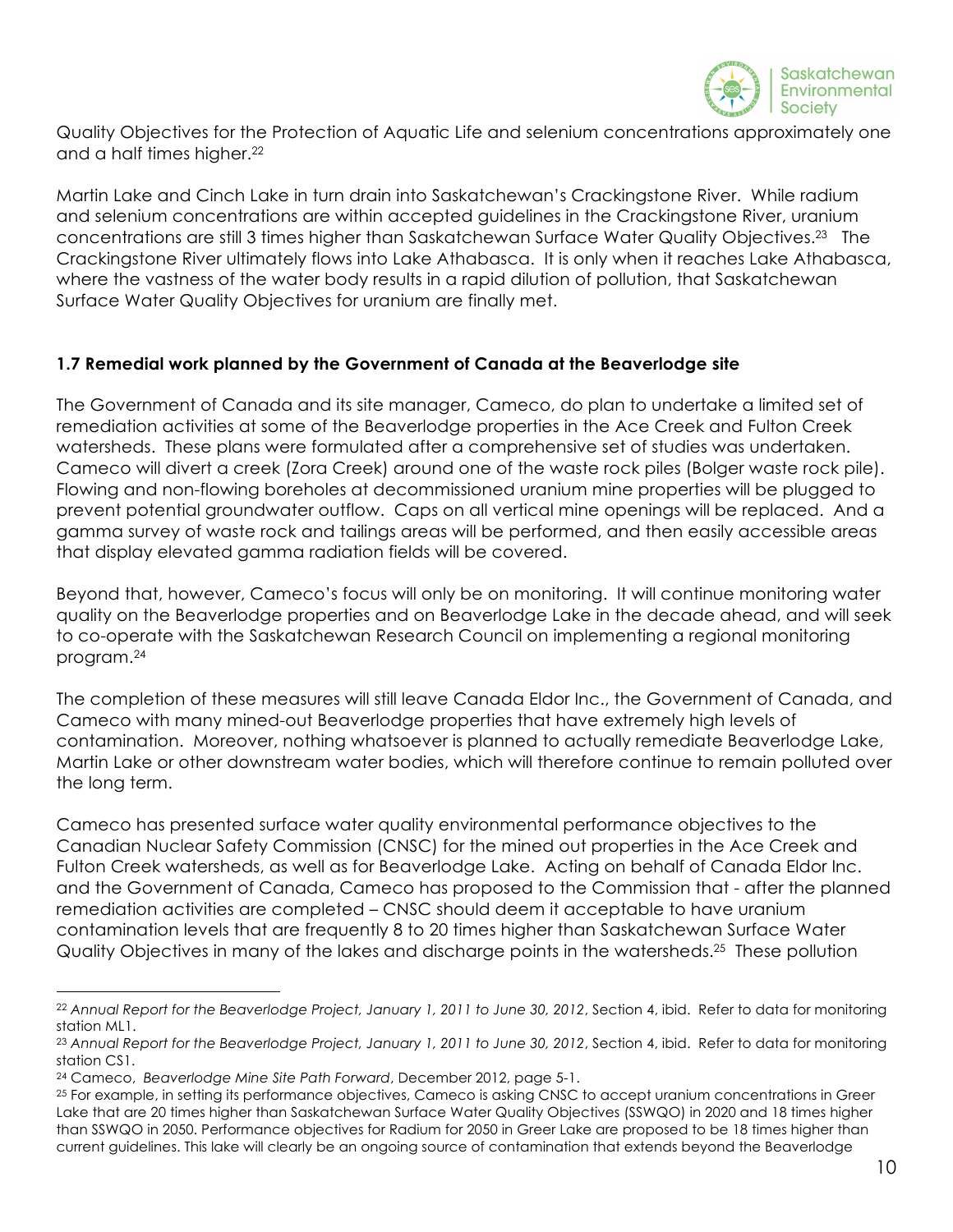

levels do not include the tailings ponds in the Fulton Creek watershed, where the proposed performance objectives would permit even higher contaminant levels. Cameco and Canada Eldor Inc. have proposed to the CNSC that, provided these performance objectives are met over the course of the next decade, the mined-out properties would be ready to be returned to the Government of Saskatchewan to manage.

### **1.8 Observations regarding the Government of Canada's remediation efforts at Beaverlodge**

We suggest that the Government of Canada, having contaminated the above-mentioned sites, should assume full responsibility for their remediation, prior to turning the properties back to the Province of Saskatchewan. The cost of remediation is likely to exceed \$200 million. Yet it seems evident that the Government of Canada has no plans to undertake this work, and may never do so. Yet this is the same level of Government that we are supposed to trust to regulate other uranium mines in Canada and to regulate the sale of uranium overseas. The example our national government has set in Saskatchewan today does not inspire confidence.

### **2. Currently operating uranium mines and mills**

 $\overline{a}$ 

## **2.1 The Rabbit Lake uranium mine and mill site: Local environmental impacts of a currently operating uranium mine and mill site in Saskatchewan**

The Rabbit Lake uranium mine site is located in northeast Saskatchewan and lies near the shores of Wollaston Lake, one of the important commercial fishery resources in our province. The mine is on the west side of Wollaston Lake, and just over 30 km from the community of Wollaston Post and the Hatchet Lake First Nation. The Rabbit Lake site is owned and operated by Cameco Corporation, the world's largest uranium producer.

Cameco's Rabbit Lake operation has been the site of several uranium mining projects, including an open pit uranium mine that is slightly inland of Wollaston Lake (known as the Rabbit Lake mine), and three open pit mines that were developed just offshore in a bay of Wollaston Lake. These three mines were referred to as Collins Bay A-Zone, Collins Bay B-Zone, and Collins Bay D-Zone. In addition, the Rabbit Lake site is home to a large underground uranium mine that is still operating, and is known as the Eagle Point mine. The other uranium deposits referred to above have now been mined out.

Two of the three Collins Bay deposits and the Eagle Point mine were carefully assessed by a Federal Environmental Assessment Review Organization (FEARO) Panel in 1993. The Hindmarsh Panel, as it was called, did give approval for development of the Eagle Point mine, but declined to give a green light to the two Collins Bay mine proposals, saying more information was needed before a proper assessment of the risks could be made. By way of example, the FEARO Panel discussed risks associated with waste rock that was loaded with arsenic and nickel, and noted: "The information presented to the Panel on waste rock management and decommissioning plans for the A-Zone and D-Zone open pits is insufficient to determine whether the environmental effects of these operations are acceptable….The Panel therefore recommends that mining of the A-Zone and D-Zone ore bodies not proceed until the required studies are completed and the specific issues identified in the

properties itself and directly affects Beaverlodge Lake. (Data source: Written submission from Cameco Corporation for the License Renewal for Beaverlodge, February 2013, Addendum A)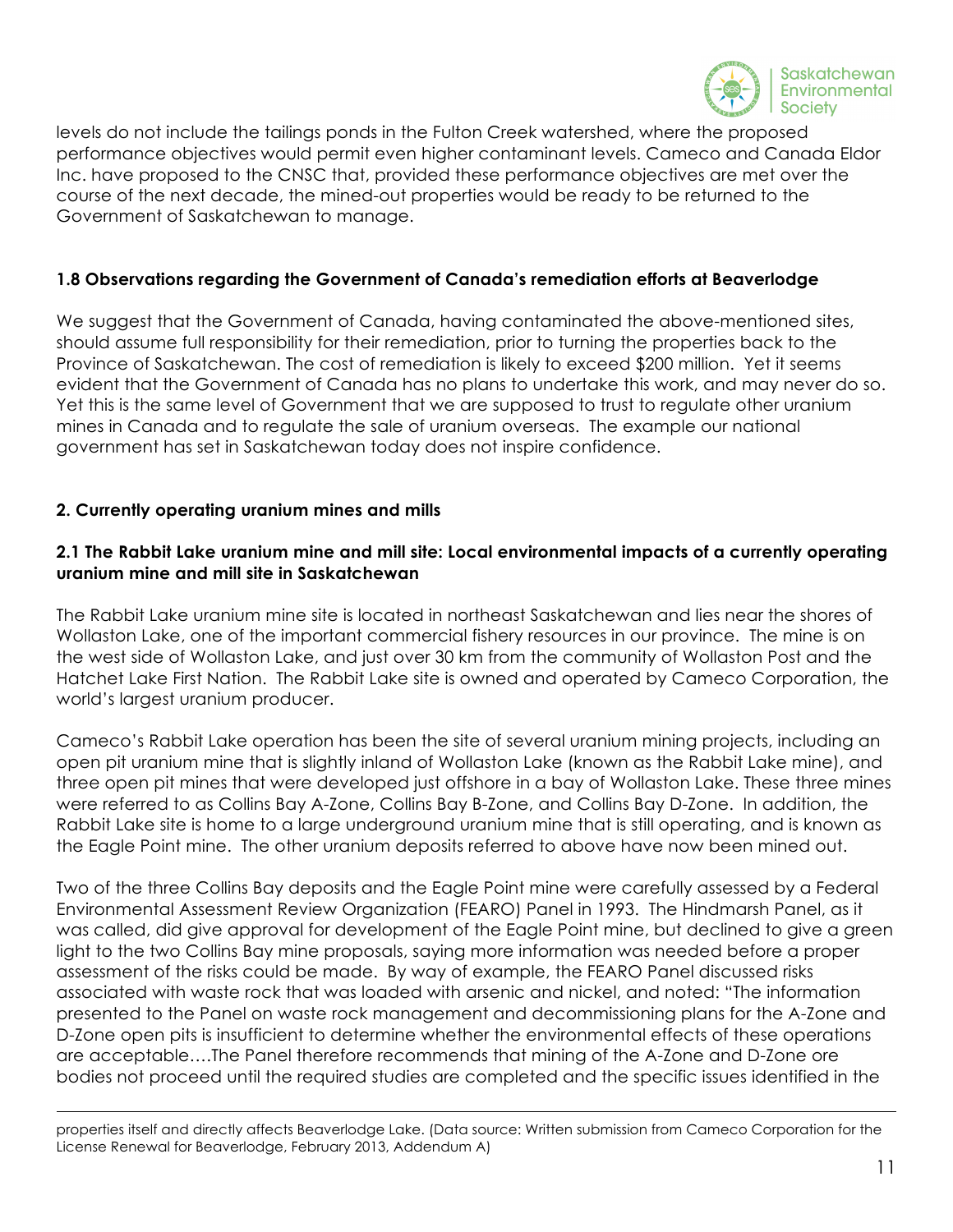

report are resolved." 26 However, the Government of Canada declined to take the Panel's advice, and gave all three projects an immediate go-ahead.

Unfortunately another key recommendation of the Hindmarsh Panel was not implemented, namely that an Environmental Management Committee be created for the Rabbit Lake mine site, which in addition to Cameco, would have included representation from Saskatchewan Ministry of Environment, Environment Canada, the Atomic Energy Control Board, Athabasca Basin communities (including Wollaston Post), informed environmental interest groups, the scientific community and other federal departments such as Fisheries and Oceans.27 Had the Government of Saskatchewan or the Government of Canada acted on this recommendation, Wollaston Post and other northern communities, and leading environmental organizations would have had a direct voice in addressing issues such as effluent treatment, waste rock management and tailings disposal. It was particularly unfortunate that the people of Wollaston Post and the Hatchet Lake First Nation did not get a direct say in environmental management decisions. They will have to live with the inadequacies of the reclamation and decommissioning of the Rabbit Lake uranium mine/mill site for thousands of years into the future.

Rabbit Lake is a site where total contaminant loading to the environment has been high. In the following paragraphs, we will give you a sense of some of the challenges the site is facing.

a) In the first two or three years of mine operation, there was no effluent treatment system in place at Rabbit Lake. As recently as 10 years ago, annual loadings into the local environment at the final point of effluent discharge averaged over 50kg of arsenic per year, 100kg of nickel per year, 1,200 kg of uranium per year and 22,000kg of molybdenum per year.28 This discharge has been released into Hidden Bay of Wollaston Lake. As a result, sediments in Hidden Bay have substantial loading of contaminants. Only in the last 4-5 years has Cameco made notable improvements to the effluent treatment system.

b) The sediment of two smaller lakes on the Rabbit Lake mine property – the Link Lakes (jointly occupying 45 hectares) - is seriously contaminated with a broad array of radionuclides and heavy metals. Sediment quality guidelines are exceeded for many primary contaminants and substantial recovery has not occurred. Sediment contamination is worse in Upper Link Lake, but uranium, radium and arsenic levels in sediments in Lower Link Lake are well above Canadian Nuclear Safety Commission guidelines. When the time comes for mine decommissioning, the ecological risk will clearly lie with the sediments and the potential for bioavailability of contaminants. To get a sense of sediment loading of radium and uranium in the Link Lakes, the company Ecometrix reported on work done in 1999, which estimated loading at 190,000MBq of Ra226 and 57,000 kilograms of uranium in the upper 5 centimetres of the Link Lakes sediment.<sup>29</sup>

<sup>26</sup> *Rabbit Lake Uranium Mining A-Zone, D-Zone, Eagle Point*: Report of the Environmental Assessment Panel, November 1993, page 1 (Executive Summary) and page 8.

<sup>27</sup> *Rabbit Lake Uranium Mining A-Zone, D-Zone, Eagle Point*: Report of the Environmental Assessment Panel, November 1993, page 9.

<sup>28</sup> *2012 Annual Report for the Rabbit Lake Operation*, Table 6.10.9.7 The data provided is annual loadings at the effluent treatment system discharge final point of control. The time period covered by these annual loadings is 2003 to 2005. <sup>29</sup> E-DOCS # 3349418 *Sediment Pore Water and Fish Investigations In The Link Lakes At The Rabbit Lake Operation*, Final Report (Canada North Environmental Services), January 2009, p. xv, pp. 24-25, and Table 10 in Appendix E: 'Results of chemical analysis performed on pore water samples from Upper Link Lake- Upper Basin, Upper Link Lake – Lower Basin and Lower Link Lake').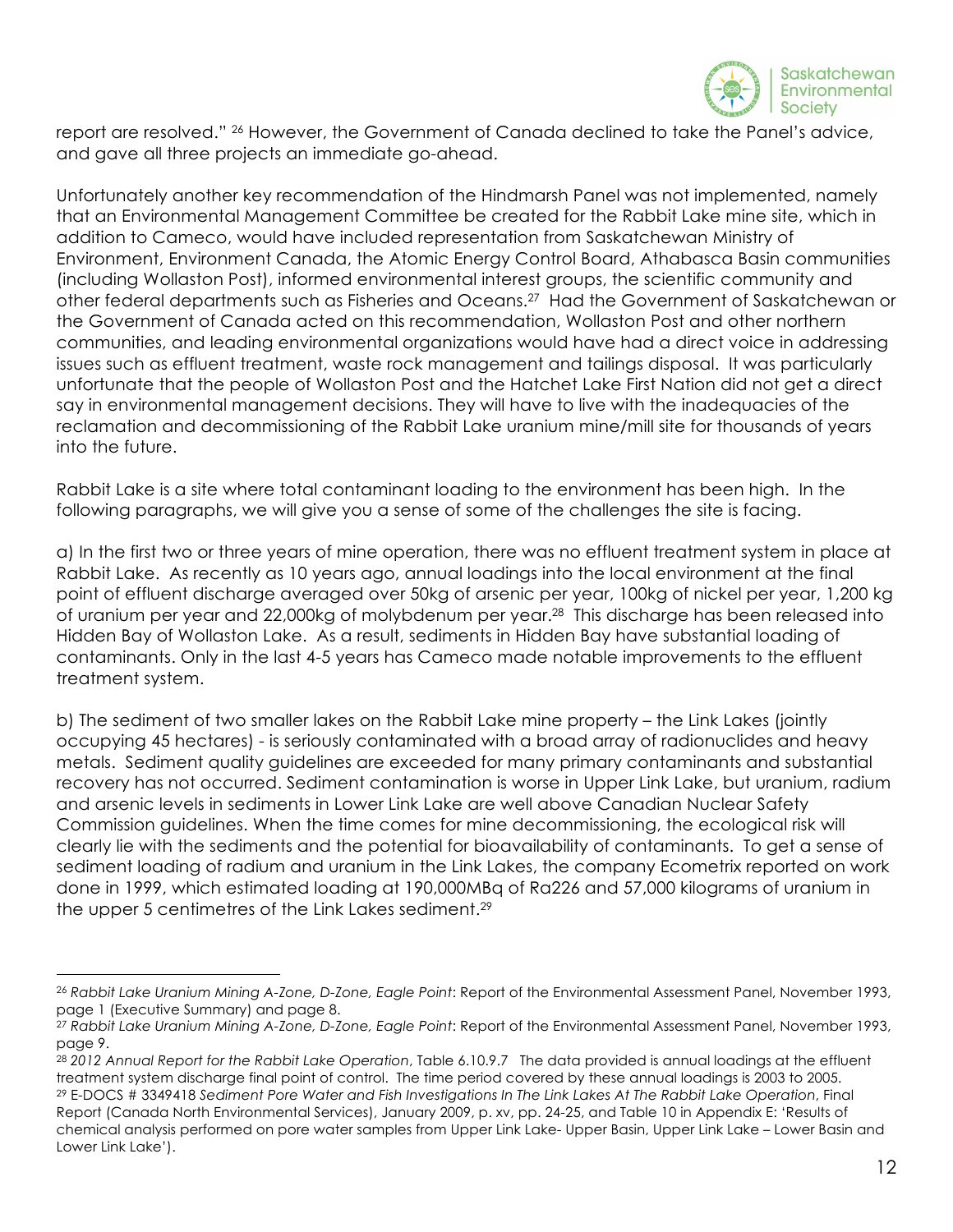

c) Long after mining has been completed, Cameco continues to struggle to meet Saskatchewan Surface Water Quality Objectives in the mined out B-Zone open pit that extends out into Collins Bay of Wollaston Lake. Canadian Nuclear Safety Commission staff reported in 2011 that nickel and arsenic concentrations in the flooded pit were still significantly above Saskatchewan Surface Water Quality Objectives. (Nickel levels were 0.096 mg/L compared to the Saskatchewan Surface Water Quality guideline of 0.025 mg/L . Arsenic concentrations were at 0.009 mg/L compared to the Saskatchewan Surface Water Quality guideline of 0.005 mg/L.) In 2012 Cameco reported that pit surface water quality samples for nickel and arsenic continued to significantly exceed Saskatchewan Surface Water Quality Objectives.<sup>30</sup>

d) The Rabbit Lake In-Pit Tailings Management Facility (RLITMF) has had 7.95 million tonnes of radioactive tailings deposited in it since 1984**.** The Rabbit Lake Above Ground Tailings Management Facility has another 6.5 million tonnes of radioactive tailings spread over 53 hectares. This radioactive legacy will extend tens of thousands of years into the future, and must be contained over that period of time.

The real test of these facilities is not while the Eagle Point mine and Rabbit Lake mill are operating, since leakage from the tailings facilities is promptly piped to the water treatment facility. Instead, the real test will come once the Rabbit Lake site has been decommissioned, natural water levels on site have been restored, and several decades have passed. The question will be whether the contaminants in the radioactive tailings begin to move beyond the tailings facility itself, and out into the larger environment.

e) As predicted by the 1993 FEARO panel, waste rock management on the Rabbit Lake site is an important issue, with the risk of contamination of adjacent surface waters with arsenic and nickel, as well as radionuclides. The Saskatchewan Guidelines for Northern Mine Decommissioning and Reclamation currently state: "The quality of water running off waste rock piles should meet Saskatchewan Surface Water Quality Objectives". However, these are unfortunately only guidelines. They are not a regulatory requirement. We have noticed that when Cameco presented its decommissioning objectives and criteria to the Canadian Nuclear Safety Commission in its *Preliminary Decommissioning Plan* for the Rabbit Lake site, there was no mention of meeting Saskatchewan Surface Water Quality Objectives for the waste rock piles on site.

## **2.2 Key Lake uranium mill site operations and the challenge of containing uranium mill tailings**

The ore at Cameco's Key Lake site was mined out by 1997, but the uranium mill at the site still plays a pivotal role in Cameco operations, along with associated uranium mill tailings facilities.

While extraction of uranium from the Key Lake mine's Gaertner and Deilmann pits was taking place, uranium mill tailings were placed in an Above Ground tailings facility at Key Lake that is now 20 metres in height and has a footprint that is 720 metres by 720 metres. The upper plateau is 44 hectares in size.<sup>31</sup> The approximate volume of tailings is 5,800,000 cubic metres. Tailings placement in this Above Ground Tailings Management Facility ceased in 1996.

<sup>30</sup> Cameco Mid-Term Report on the Safety Performance of the Rabbit Lake Operation, May 24, 2011 (Submitted by CNSC staff), page 28; and Cameco's *2012 Annual Report for the Rabbit Lake Operation*, p. 6-8 and Table 6.8.2.1 <sup>31</sup> *Key lake Operation: Preliminary Decommissioning Plan,* Section 3.3.1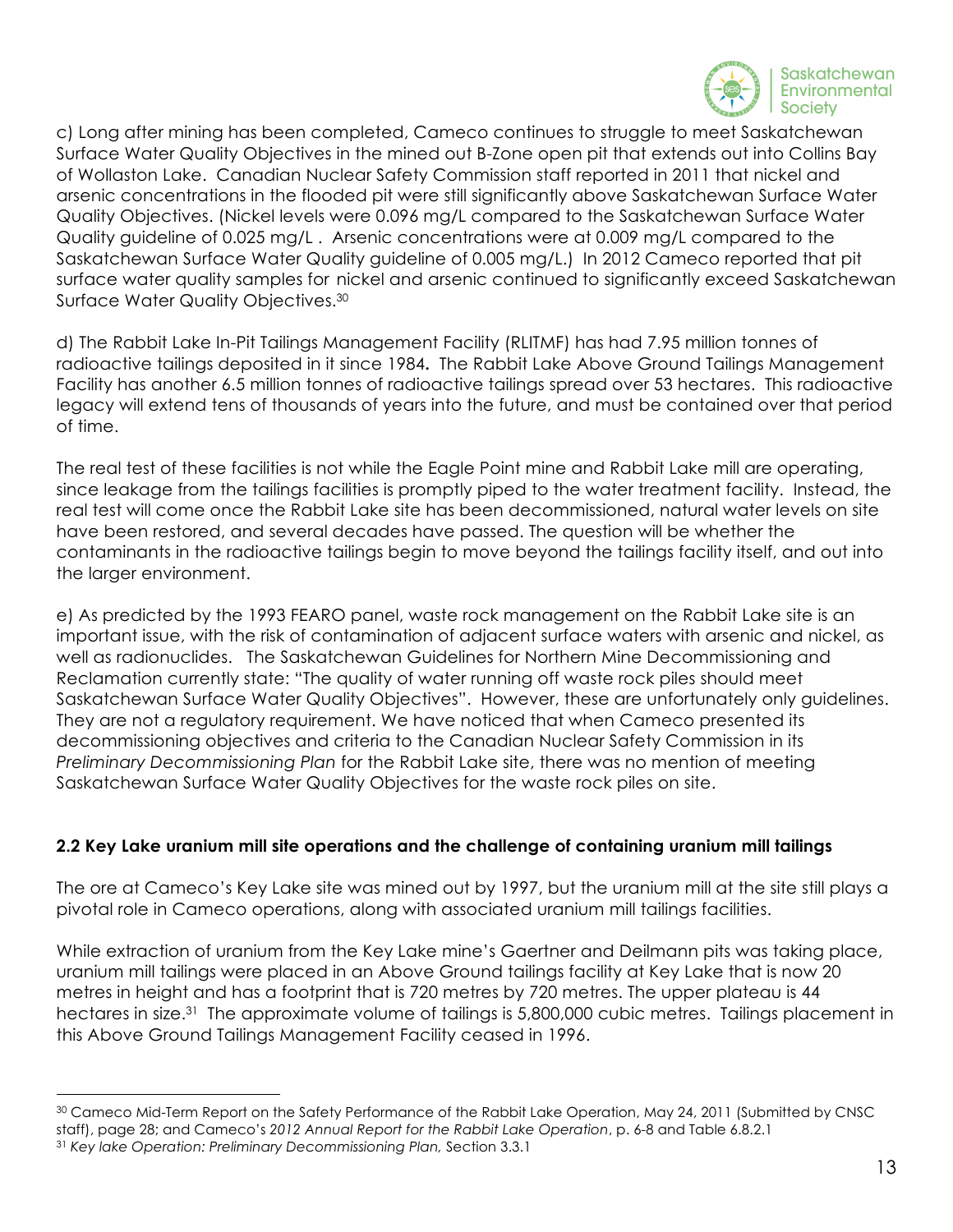

We suggest that one of the long term risks with this tailings facility is that the east cell of the tailings pile contains layers of frozen liquid.<sup>32</sup> To reduce the likelihood of contaminants in the tailings migrating beyond the tailings facility after milling operations at Key Lake cease, it would be preferable if the tailings were free of ice that could potentially melt and percolate into the surrounding area.

The second tailings facility at Key Lake is the mined out Deilmann pit. The pit was mined from 1984 to 1994. Today ore from Cameco's McArthur River uranium mine (north of Key Lake) is shipped by truck - in the form of a slurry- for processing at the Key Lake mill. The tailings left behind after mill processing are transferred to what Cameco calls the Deilmann In-Pit Tailings Management Facility. We will give tailings management practices at this pit more attention, since they reflect current conditions.

To assess the risks now being taken, it is helpful to understand a little more about the mined-out Deilmann pit. Cameco describes it as follows: "The upper portion of the pit consists of outwash sand, while the lower portion consists of rock formations with a permeability several orders of magnitude lower." 33 At the base of the pit is a pumping chamber connected to 3 dewatering wells. There are other dewatering wells around the perimeter of the pit. There is a complete bottom and partial side drain system to improve tailings consolidation.

The Deilmann In-Pit Tailings Management Facility was planned with the expectation that the tailings would be accommodated up to a level of approximately 448 masl (metres above sea level) once the McArthur River uranium mine tailings were added to those from Key Lake mine operations. The original plan thus envisaged that 100% of the tailings would lie within the Pre-Cambrian basement rock envelope. That basement rock envelope reaches up to about 460 masl.

Then Cameco's license was amended several years ago to allow for the final compacted tailings to come as high as 466 masl, which brings the tailings up into contact with the more permeable sandstone. Then in May of 2014 Cameco received Saskatchewan government approval to expand the height of the compacted tailings to 505 masl.<sup>34</sup> This will take the radioactive tailings well into contact with the sand outwash and till overburden.

The original expectation was that after Key Lake milling operations cease, and normal water levels on the site re-establish themselves at about 518 masl, there would be approximately 60 metres of cover (likely a combination of 2 metres of till and waste rock and then a large pond cover) to provide shielding from radon emissions. Current plans clearly reduce the newly planned pond cover depth to only a few metres. Cameco states in their preliminary cost estimate work for decommissioning the Deilmann DTMF that "a two metre sand/till cap would be installed over the special waste and tailings in the DTMF prior to allowing the water level to rise to its pre-mining level (~518 masl)".

In our judgement, the design changes in the Deilmann In-Pit Tailings Management Facility (DTMF) increase the risk that contaminants in the tailings could ultimately migrate into the water cover and then, via the sandy upper pit wall, into surrounding surface waters. There is increased potential for radiological contamination, as well as contamination from heavy metals such as arsenic and molybdenum. Insufficient attention is being paid to the warning of the Joint Federal Provincial Panel on Uranium Mining Developments in Northern Saskatchewan, which, while giving its "cautious

 <sup>32</sup> Key *Lake Operation: Preliminary Decommissioning Plan*, Section 3.3.1

<sup>33</sup> *Key Lake Operation: Preliminary Decommissioning Plan, January 2013, page 3-7.*

<sup>34</sup> "Reasons for Decision (Ministerial Approval), Ministerial Change Approval Pursuant To Section 16 (2) (C), The Environmental Assessment Act, Cameco Corporation Key Lake Extension Project, May 13, 2014.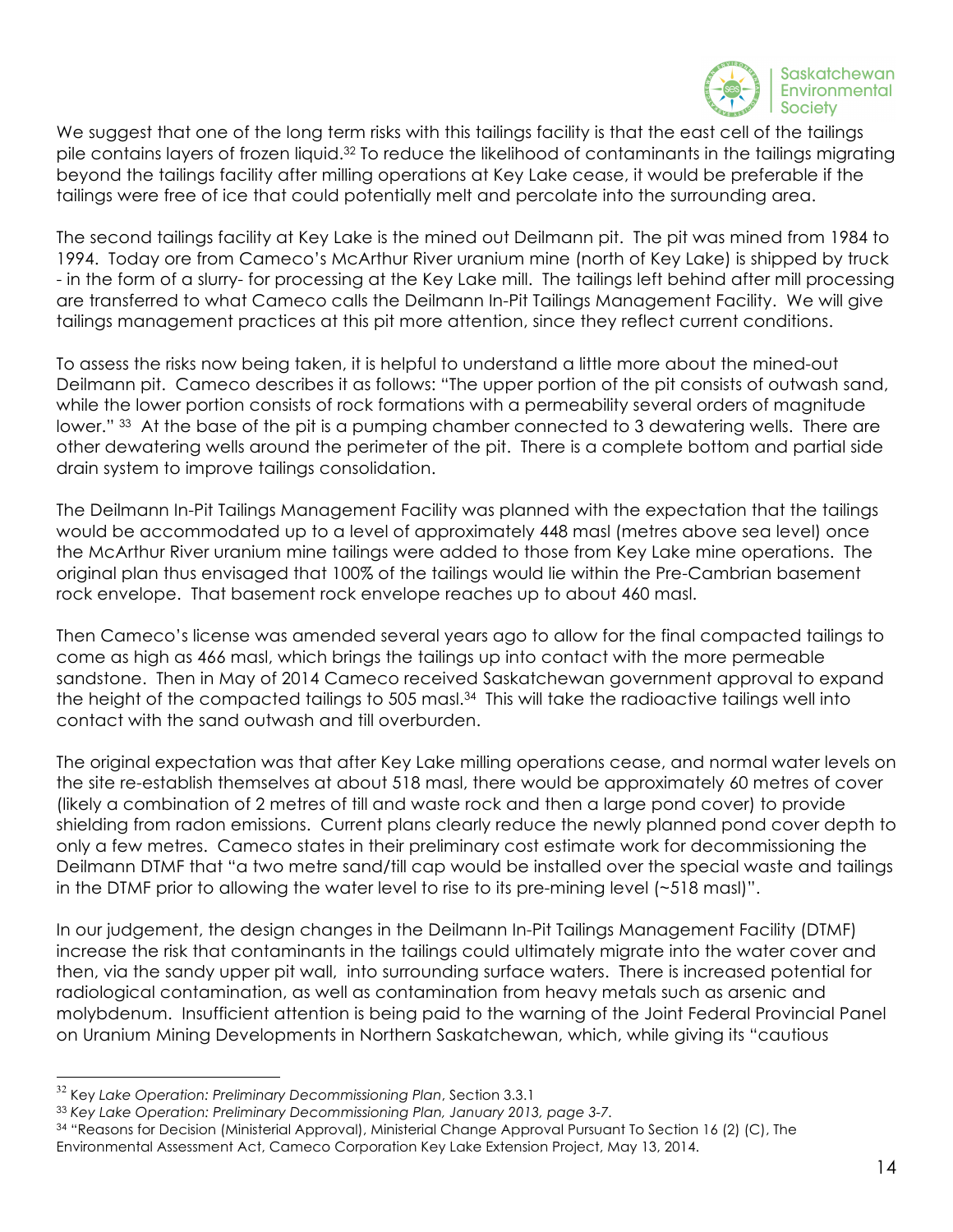

approval" to the DTMF as originally proposed, stated in the McArthur River section of its report: "Because it will eventually contain an enormous amount of waste that is both toxic and radioactive, this facility, if it is not managed carefully, could be very destructive to the northern environment. If seepage from the DTMF into the surrounding environment were to occur, extensive contamination of the now pristine northern rivers and lakes could develop….It is not likely that it will ever be possible to completely walk away from this pit once it has been filled with tailings." 35

## **2.3 Why is long term containment of tailings so important?**

Uranium by its nature disintegrates into a chain of other radioactive substances that include thorium, radium, radon gas and radon progeny, including polonium. These other radioactive substances are all present in uranium ore when it is mined, and account for the bulk of the ore's radioactivity. The result is that after uranium has been extracted during the milling process, approximately 85% of the radioactivity in the ore remains behind in the uranium mill tailings.

The process of radioactive decay cannot be turned off, but keeping uranium locked away deep below the surface of the Earth helps reduce human exposure to radioactivity. Conversely, crushing it up and leaving the uranium mill tailings on the surface of the earth in very large volumes inevitably increases the potential for human exposure and for long-lived radionuclides to move into the broader environment.

One of the radionuclides of greatest concern is radium 226, which is a potential pollutant of surface waters and ground water. The long radioactive half life of thorium 230, the parent of radium, means that the quantity of radium in the uranium mill tailings will decline by only half in approximately 80,000 years.

It is thus critical that if uranium is to be mined, the radioactive mill tailings that are left over as a waste product must be successfully contained for a very long time. The risks being taken at the Key Lake uranium mill site today, with the approval of regulators, reduce the chances of long-term tailings containment.

## **3.0 Broader public safety and ethical concerns related to mining uranium**

1

## **3.1 The fissionable nature of uranium raises important ethical issues about its use**

Uranium is fissionable. When bombarded with neutrons, the uranium atoms break apart, and a large amount of energy is released. This fission process can be controlled. It can either be used to boil water inside a nuclear power plant in order to produce electricity, or it can be used to produce an atomic explosion.

The fission process, whether used for civilian or military purposes, has the unfortunate quality of producing fission products that are far more radioactive than the uranium they originated from. These are, in effect, the split-apart pieces of uranium atoms. Two of the best known examples are cesium 137 and strontium 90.

<sup>35</sup> *McArthur River Uranium Mine Project: Report of the Joint Federal-Provincial Panel on Uranium Mining Developments in Northern Saskatchewan*, February 1997, pages 28 and 29.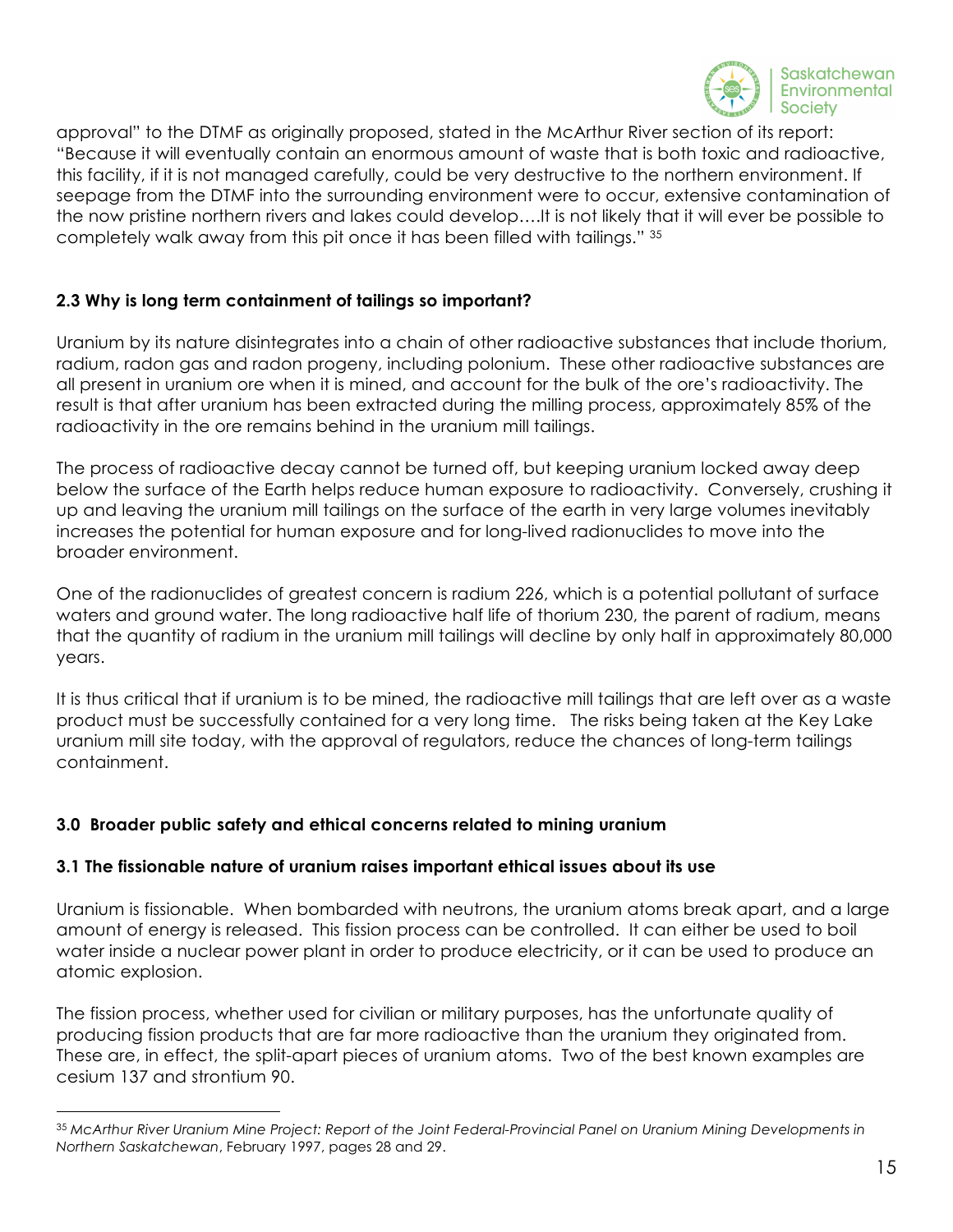

Over the past few decades, the vast bulk of the uranium that has been exported from Saskatchewan has been used for the production of electricity at nuclear power plants. In the course of being used for that purpose, important ethical issues arise. One is that in the event of a serious accident at a nuclear power plant, fission products and plutonium pose a grave risk to the general public in the surrounding area, and to many others downwind of the facility. Second, the high level radioactive wastes that are created during reactor operation pose a major, unresolved disposal challenge. Both these issues will be discussed briefly below, using current case examples.

## **3.2 The risk that fission products from uranium supplied to a nuclear reactor will become part of a catastrophic accident that exposes tens of thousands to excessive radiation and dislocation**

The day-to-day operations of nuclear power plants pose relatively low risks to the public, but that equation changes rapidly in the event of a serious accident. The most recent such accident is the meltdown of three nuclear reactors at Japan's Fukushima Daiichi power station, each with massive releases of fission products that contaminated the air, the ocean, groundwater, soil and crops.<sup>36</sup>

The accident at Fukushima was triggered by a combination of a 9.0 magnitude earthquake, and tsunami waves of up to 14 metres striking the facility.<sup>37</sup> The operating reactors were successfully shut down. However, the cooling systems for the nuclear reactors failed as a result of a loss of on-site and off-site electricity, and this led to a series of hydrogen explosions on site, and the melting down of uranium fuel bundles inside each operating nuclear reactor.38

The Fukushima accident has reinforced understanding of one of the important dangers of nuclear power, namely that even when a nuclear reactor is successfully shut down in an emergency situation, a major radiation release can still occur.<sup>39</sup> That is because, after shutdown, nuclear reactors must be cooled for a long period of time. If electricity is not available to run the cooling system pumps, as was the case at Fukushima, the uranium fuel bundles can reach temperatures of over 2,800 degrees Centigrade and melt down, releasing a vast store of dangerous radionuclides.40

<u>.</u>

<sup>36</sup>*Fukushima Nuclear Accident Update Log,* International Atomic Energy Agency, March 24, 2011, p. 4. In the Fukushima and Ibaraki Prefectures, the IAEA reported that "of the 11 varieties of vegetables sampled from 18 to 22 March, iodine-131 and caesium-137 exceed limits for food and drink ingestion." Levels of iodine and caesium were also exceeded in nearly all of the milk samples taken in the two Prefectures between March 16<sup>th</sup> and 21st. In addition "permissible levels of iodine-131 were exceeded in drinking water samples taken in the Fukushima and Ibaraki Prefectures and in Tokyo from 17 to 23 March."

<sup>&</sup>quot;Japan nuclear plant confirms meltdown of two more reactors" by Justin McCurry, *The Guardian*, May 24, 2011.

<sup>&</sup>quot;Japan fears radioactive contamination of marine life", by Ian Sample *The Guardian*, March 30, 2011.

<sup>&</sup>quot;Fukushima: third worker death not related to radiation", *The Guardian,* Oct 7, 2011 . The article reports that a study has found radiation levels of 307,000 becquerels of cesium per kg of soil in soil samples taken in Fukushima city, well above the government-set legal limit of 10,000 becquerels per kg.

<sup>37</sup> *IAEA International Fact Finding Expert Mission of the Nuclear Accident Following the Great East Japan Earthquake and Tsunami*, May 24-June 1, 2011, Preliminary Summary, June 1, 2011, p. 1. <sup>38</sup> Ibid.

<sup>39</sup> *IAEA International Fact Finding Expert Mission of the Nuclear Accident Following the Great East Japan Earthquake and Tsunami*, May 24-June 1, 2011, Preliminary Summary, June 1, 2011, p. 1-2. The International Atomic Energy Agency team of experts concluded the operational units at Fukushima Daiichi nuclear power station and other nearby reactors were "successfully shutdown by the automatic systems installed as part of the design of the nuclear power plants to detect earthquakes." Nevertheless "with no means to control or cool the reactor units…" they "quickly heated up due to usual reactor decay heating…" A series of explosions ensued and "…radiological contamination spread into the environment." <sup>40</sup> E-mail from Dr. Gordon Edwards, Chairperson of the Canadian Coalition for Nuclear Responsibility. Dr. Edwards notes that the temperature rise is caused by "decay heat", heat that results from radioactive decay. He states: "No one knows how to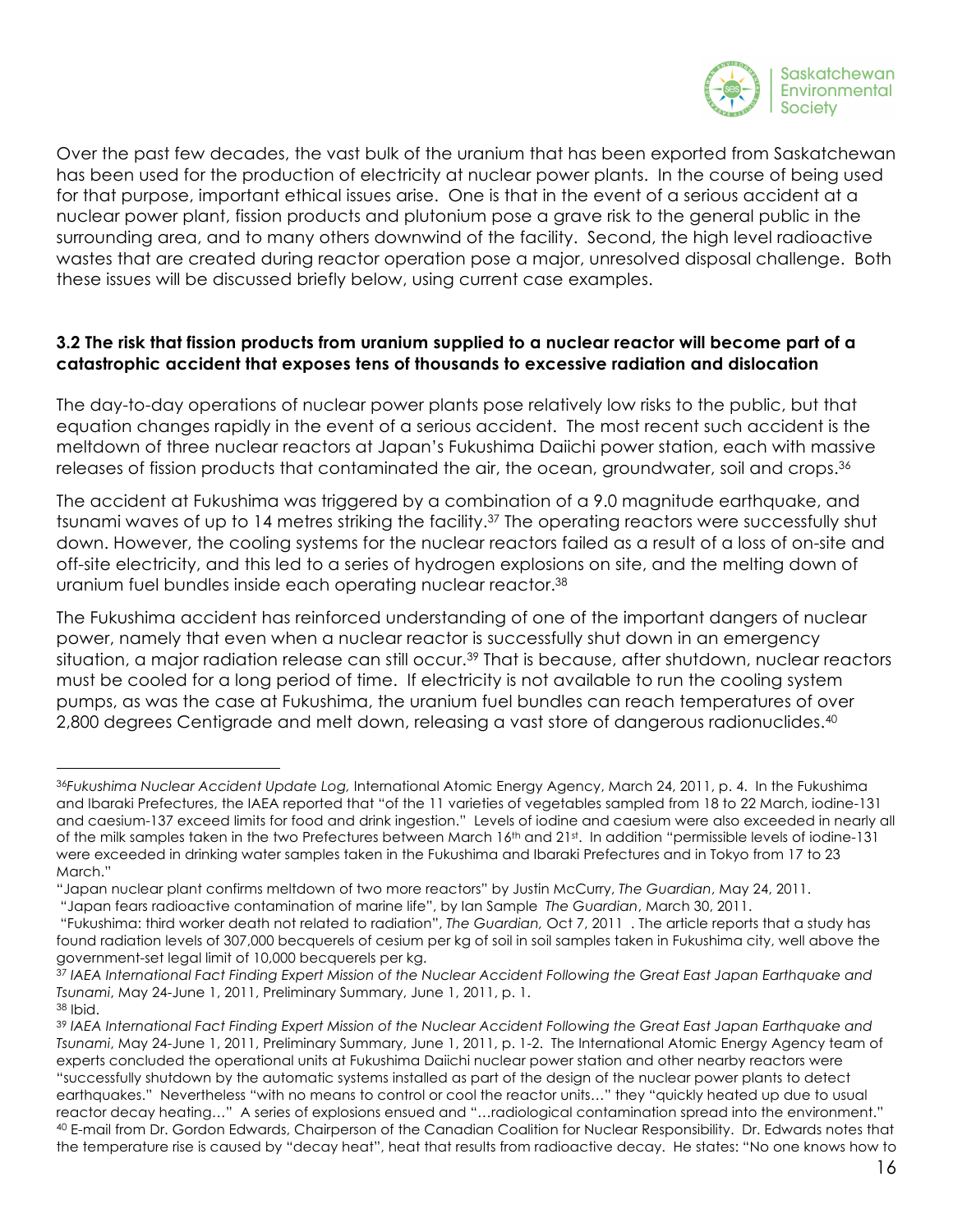

The Fukushima accident, thus, not only has important implications for all countries with nuclear power stations in earthquake and tsunami zones, but it also has an important lesson for every nation that relies on nuclear generated electricity: namely, that the safety of nuclear power plants is premised on the availability of back-up electricity. Germany has clearly grasped these implications; hence its decision to phase out of its nuclear reactors by 2022.

When an accident like Fukushima happens, even suppliers of the uranium used by the plant are in some way connected to the accident, albeit to a far more limited extent than the reactor operator. In the case of Saskatchewan, our largest uranium company, Cameco, was regularly providing uranium to Tokyo Electric Power Company, the owner of the Fukushima Daiichi nuclear power station.<sup>41</sup>

The fission products from the splitting of the uranium fuel bundles inside the three reactors at the Fukushima site are now the major cause of the radioactive contamination problems the Japanese have been trying to remediate over the past three years. The problems are still sufficiently severe that more than 120,000 residents of the Fukushima area are unable to return home.<sup>42</sup> Their homes, yards and neighbourhoods are simply too radioactive to do so. The majority of these people will likely never be able to reside in their family home again.

The actual cleanup of the Fukushima Daiichi nuclear power plant site will take several decades to complete. The damage inside the reactor containment chambers is so severe that special decommissioning equipment and technology will have to be developed to tolerate the high temperatures and harsh environment.<sup>43</sup> Meanwhile, the site operator, Tokyo Electric, has been struggling to prevent significant volumes of radioactive water on the site from moving into the Pacific Ocean.44

 $\overline{a}$ 

speed it up, slow it down, start it, or stop it….. And as long as that decay heat is being produced, it will drive the temperature up and up, unless the heat can be removed as rapidly as it is being produced. For that you need pumps, and for those you need power." Edwards notes that the core meltdowns would take place at temperatures in excess of 2,800 degrees C (5,000 degrees F)

<sup>&</sup>quot;Fukushima: The Crisis is Not Over", June 2011 by Arnie Gundersen, Fairewinds Associates, Inc. Gunderson, a nuclear engineer, explains that the heat is produced by the radioactive byproducts of nuclear fission, such as cesium 137 and strontium 90. Gundersen states "Unless the decay heat is removed as fast as it is produced, the temperature will continue to rise, eventually damaging the fuel and letting radioactive gases and vapors escape."

E-mail from Dr. Gordon Edwards. Dr. Edwards points out that the principal cause of the meltdowns at the Fukushima Daiichi reactors - a complete blackout of electrical power, both onsite and offsite, for an extended period – can be created by many different circumstances and can potentially occur in any nuclear power plant in the world. He notes: "Such a situation could be caused by conventional sabotage or warfare, by a combination of a natural disaster and equipment failure, by a massive fire in the electrical wiring of a nuclear reactor, or just by accident."

<sup>41</sup> "Uranium Processor Still Optimistic About Nuclear Industry" by Ian Austen, *The New York Times*, March 25, 2011. In addition to noting that Cameco is one of the uranium suppliers for the Fukushima Daiichil plant, the article states: "Longterm, Japan accounts for about 18 to 20 percent of Cameco's contracted sales".

<sup>42 &</sup>quot;Fukushima nuclear disaster: three years on 120,000 evacuees remain uprooted" by Justin McCurry, The Guardian, September 10, 2014.

<sup>43 &</sup>quot;Fukushima reactor shows radiation levels much higher than thought", by Associated Press. The Guardian, March 28, 2012.

<sup>44</sup> "Fukushima operator struggles to build ice wall to contain radioactive water", by Agence France-Presse, The Guardian, June 17, 2014.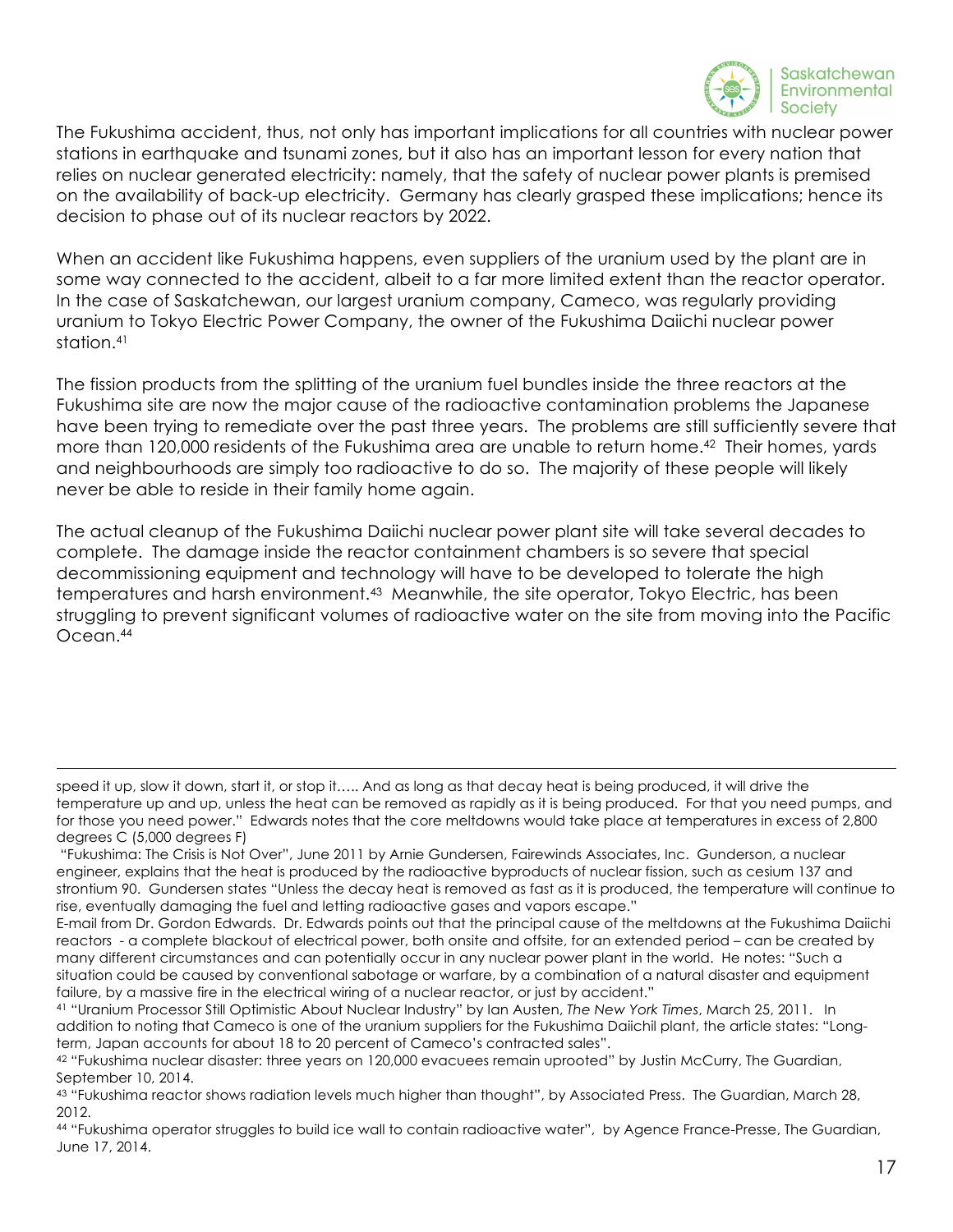

## **3.3 All uranium fuel rods used at nuclear reactor sites will ultimately become high level radioactive waste**

The problem of high level radioactive waste disposal is exceedingly challenging, and poses significant risks for impacted communities. As a result, high level nuclear waste is building up at nuclear power stations around the world.

The challenge of finding a disposal solution should not be underestimated. By way of example, Saskatchewan's biggest uranium customer over the past few decades has been electric power utilities that run nuclear reactors in the United States. With high level nuclear waste rapidly building up at reactor sites in the US, the US national government planned to move forward with a high level radioactive waste repository at Yucca Mountain, Nevada. However, the difficulties – including the risk of groundwater contamination – proved to be far greater than anticipated. The end result has been that the Yucca Mountain site has been abandoned by the U.S. government after an expenditure of well over \$10 billion. The United States still has no site for disposal of what is now approximately 70,000 tonnes of high level radioactive waste.45

A second example of the high level nuclear waste dilemma is illustrated by South Korea, a country to which Saskatchewan has regularly sold its uranium. South Korea's 23 nuclear reactors add 750 tonnes of high level radioactive waste each year to the 13,300 tonnes that already fill its wet and dry storage capacity. That storage capacity is now 71% full, and could be completely full by 2021. Some storage pools will reach their capacity by the end of 2016.

Park Ji-young, director of the Science and Technology Unit at the well respected Asian Institute for Policy Studies is quoted as saying: "We cannot keep stacking waste while dragging our feet….If we fail to reach a conclusion (on how to manage spent fuel), it would be time to debate if we should stop nuclear power generation."46

Even low and medium level radioactive wastes are not easily disposed of permanently, without serious problems arising. Once again, one need look no further than the United States to see evidence of this. In 1999 the national government there opened a flagship 655 metre deep geological repository for handling low and medium level *military* nuclear waste in Carlsbad, New Mexico. It promised the repository would operate cleanly and safely long into the future. Yet this year the first serious accident at the facility has already occurred, resulting in a significant release of radiation, and exposing major safety deficiencies in the operation of the facility.<sup>47</sup>

If low and medium level radioactive wastes cannot be disposed of successfully, there should surely be major doubts about whether we can handle high level radioactive waste disposal without risking public safety and significant contamination of ground water. In the face of these uncertainties, does

<sup>45</sup> The estimate of 69,000 tonnes is based on the work of the Blue Ribbon Panel on America's Nuclear Future. On page 14 of its January 2012 report to the Energy Secretary of the United States, it placed total spent fuel in the country at 65,000 metric tons, and noted that the industry as a whole generates between 2,000 and 2,400 metric tons on an annual basis. For further details refer to :

http://cybercemetery.unt.edu/archive/brc/20120620220235/http://brc.gov/sites/default/files/documents/brc\_finalreport\_ja n2012.pdf

<sup>46</sup> "South Korea faces storage crisis" *Reuter*s, October 12. 2014. The article is written by Meeyoung Cho.

<sup>47</sup> "An Accident Waiting To Happen: The release of radioactive material at a US nuclear-waste repository reveals an all-toocommon picture of complacency over safety and a gradual downgrading of regulations." *Nature,* May 15, 2014, page 259. "Call for better oversight of nuclear-waste storage" by Declan Butler, *Nature*, May 15, 2014, page 267-268.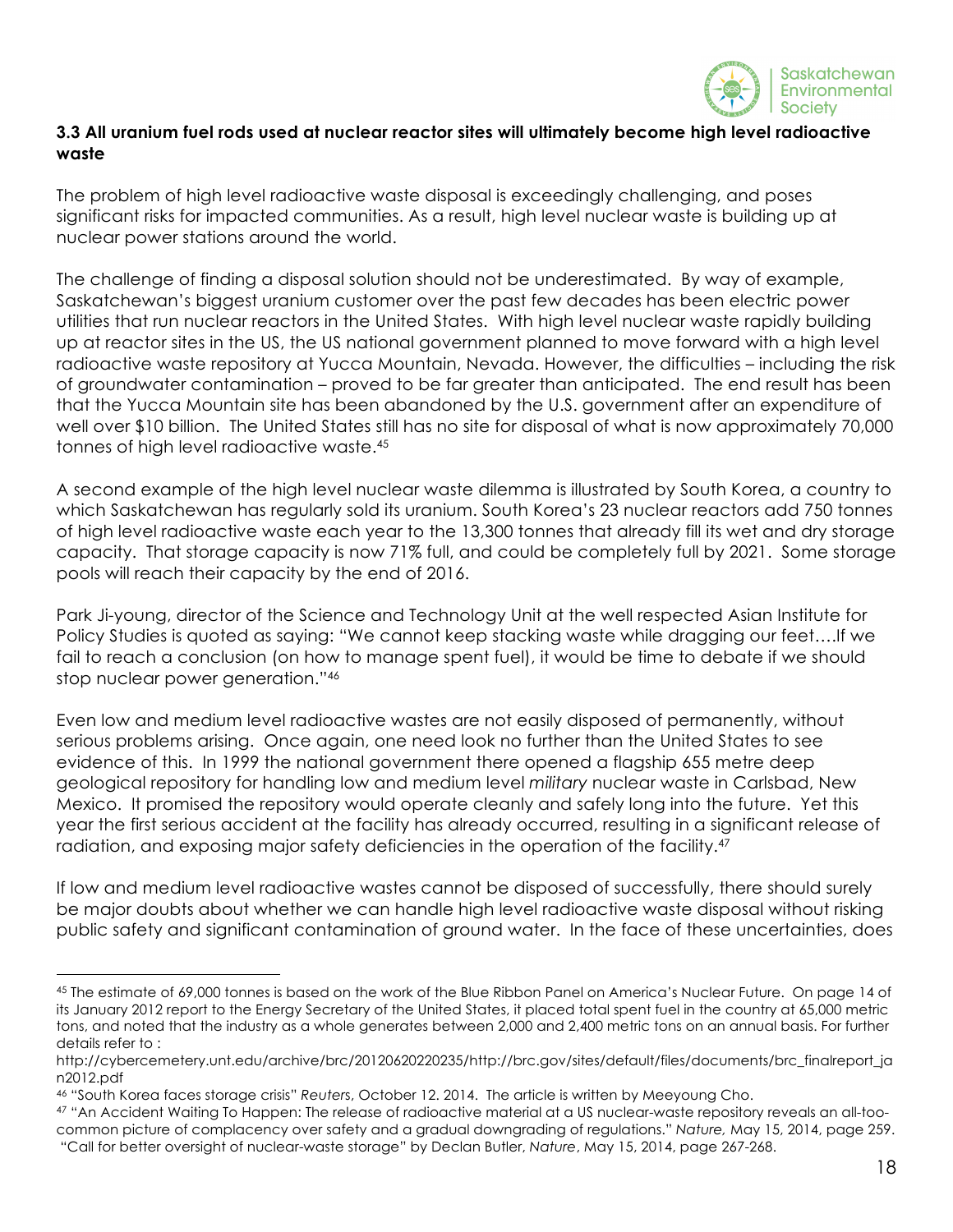

it really make sense to build even more nuclear reactors in the world, and open yet more uranium mines?

### **3.4 Uranium exports and the atomic weapons connection**

In the years that followed the decision by the United States Atomic Energy Commission to stop buying uranium from Canada for atomic weapons purposes, the Government of Canada decided to pursue uranium development and Candu reactor exports for so-called peaceful purposes. But there has often been a lack of assurance that Canadian exports would only be used for civilian purposes. This became very clear in the 1970's when both India and Pakistan used nuclear reactors purchased from Canada as a critical component in their strategy for developing and exploding an atomic bomb.

In a Saskatchewan context, there have been many controversial exports of uranium over the past four decades. For example, the Government of Saskatchewan exported uranium to South Korea during years when that country was headed by a military government that had established a Nuclear Weapons Exploitation Committee. Saskatchewan uranium was sold to Argentina during years when that country was also headed by a military government working on an atomic bomb plan. French based uranium mining companies operating in Saskatchewan exported uranium to France during years when the French government actively tested atomic weapons in the South Pacific Ocean, and refused to separate its civilian and military streams of uranium.<sup>48</sup> Moreover, socalled depleted uranium of Canadian origin – left behind after the enrichment process in US facilitieshas been used to manufacture the outer ring of the hydrogen bomb and to make heavy bullets and other military hardware.

Concerns about the potential for Saskatchewan uranium to be used for military purposes was raised by the Joint Federal-Provincial Panel on Uranium Mining Developments in Northern Saskatchewan in its October 1993 report to both the national and Saskatchewan governments. At that time the Panel said: "The Nuclear Non-Proliferation Treaty, of which Canada is a signatory prohibits the use of uranium in the production of enriched uranium for military applications. However, there is no process whereby exported Canadian uranium can be separated from uranium derived from other sources. Therefore, no proven method exists for preventing incorporation of Canadian uranium into military applications. Current Canadian limitations on end uses of uranium provide no reassurance to the public that Canadian uranium is used solely for non-military applications by purchasers."49 Unfortunately, the Panel's concerns were promptly ignored by the respective governments of the day, who simply noted that the Panel had overstepped its mandate.

<sup>48</sup> *Atomic Accomplice,* Paul McKay, 2010.

*Canada and the Korean bomb – A Question of Complicity*, a special half hour documentary aired by the program *Sunday Morning* on CBC in October 1984.

May 14-15, 1983 issue of *The Australian*, "Australia loses ground as Koreans Turn to Canada for Uranium".

<sup>&</sup>quot;SMDC Offers Share of Land to South Korea", *Regina Leader Post*, May 13, 1983.

*Not Man Apart*, The Journal of Friends of the Earth, Volume 10, Number 7, July 1980, pages 10 and 11.

*A Call to a New Exodus*, published by Pacific Conference of Churches, 1982.

<sup>49</sup> *Report of the Joint Federal-Provincial Panel on Uranium Mining Developments in Northern Saskatchewan*, (Don Lee, Chair, James Archibald, John Dantouze, Richard Neal, Annalee Yassi), October 1993, page 26.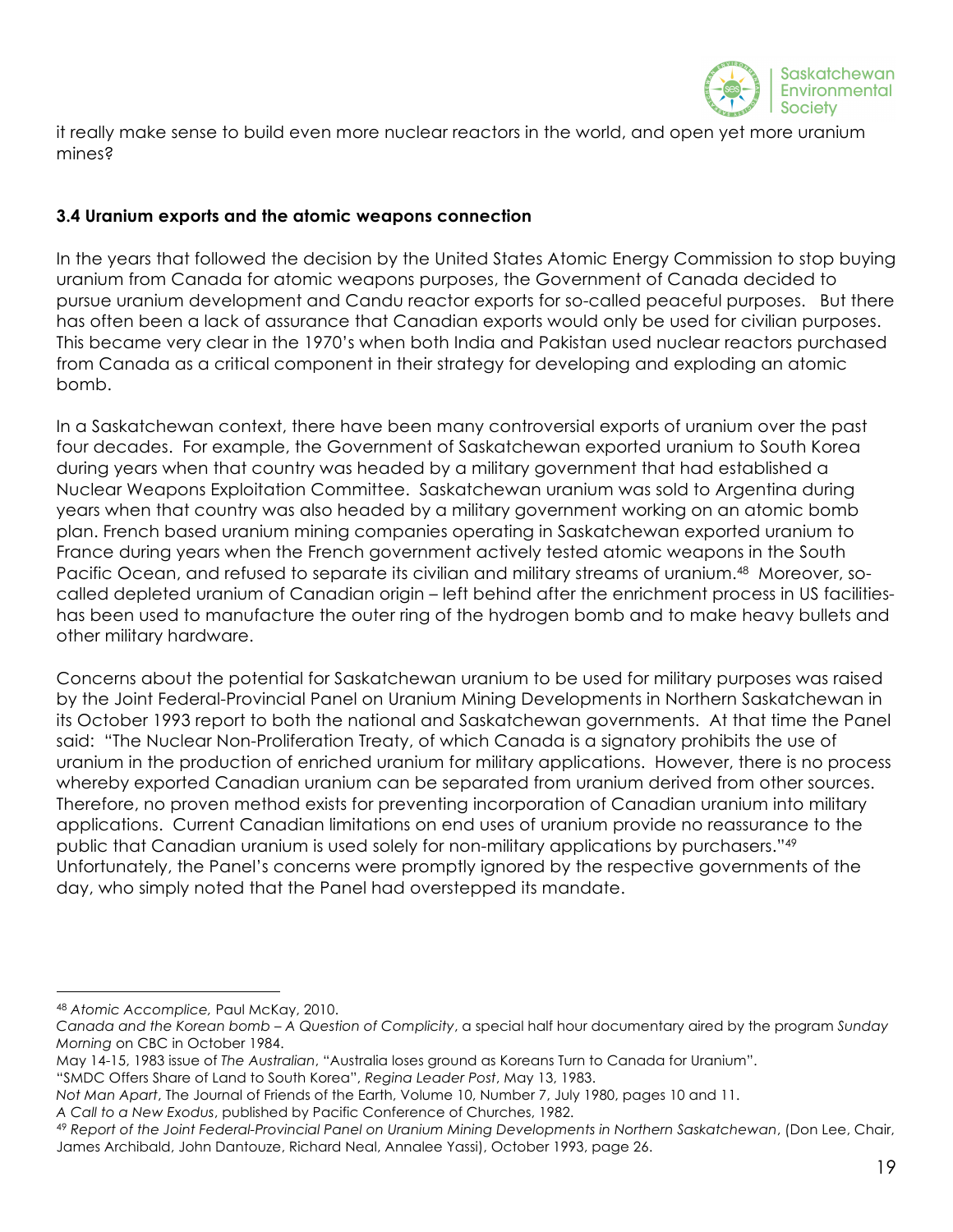

## **3.5 Circumventing the Nuclear Non-Proliferation Treaty**

1

The Nuclear Non-Proliferation Treaty seeks to prevent the spread of nuclear weapons in the world, and has the largest ratification of any arms control agreement, with 190 countries participating. The world urgently needs the treaty to be strengthened, with more vigorous safeguard provisions, but there is no sign of that happening in the near future. Rather, the Canadian government has gone so far as to intentionally circumvent the treaty. It is doing so by allowing uranium mining companies in Saskatchewan to sell uranium to India, even though the government of India continues to refuse to sign and ratify the Nuclear Non-Proliferation Treaty. The Government of Canada has been strongly supported in facilitating uranium sales to India by the Government of Saskatchewan, which sees this as a way of expanding uranium exports.50

Under the agreement the Canadian Government signed with the Government of India in late 2012, Saskatchewan's uranium shipments to India will go to nuclear power facilities that are subject to International Atomic Energy Agency oversight. In this case, the risk is not that India will use imported uranium from Saskatchewan to build nuclear weapons, but rather that large quantities of uranium from Saskatchewan mining operations will help "free up" India's government to more easily utilize its small supplies of domestic uranium to expand its own atomic arsenal.51 India already has approximately 80 nuclear weapons, and there is renewed tension in the region between India and Pakistan.52

### **3.6 Closing observations on the broader ethical concerns associated with uranium mining**

Here, we offer some broad observations reflecting on the Saskatchewan experience and the ethical implications of uranium mining.

Our first observation is that once you open the door to uranium mining, there is constant pressure from the uranium mining companies to push the limit on which countries to which uranium can be exported. For instance, in the case of exports to India, the pressure to allow exports came not only from the Saskatchewan government, but from Cameco Corporation, the world's largest uranium company.

A second reality is the ongoing linkages in the nuclear fuel cycle between military and civilian nuclear facilities. They are often intertwined. For instance, for decades the enrichment of uranium for American civilian nuclear power reactors has primarily been conducted in enrichment facilities run

<sup>50 &</sup>quot;Premier welcomes uranium deal with India", Global News, November 6, 2012. "Harper's civilian nuclear trade deal ends Canada's long freeze on armed India", The Canadian Press, November 6, 2012.

<sup>&</sup>quot;Canada and India resume nuclear trade: Deal shows Ottawa's growing trust in the South Asian country after decades of strained relations but details remain vague", *The Globe and Mail*, November 7, 2012.

<sup>51 &</sup>quot;Harper's civilian nuclear trade deal ends Canada's long freeze on armed India", *The Canadian Press*, November 6, 2012. The article states: "India has never signed the Treaty on the Non-Proliferation of Nuclear Weapons or the Comprehensive Test-Ban Treaty. So the Canada-India deal is a watershed moment in the nuclear movement that goes beyond simply bilateral trade, say experts. Even if Canadian uranium never makes it near a weapons facility, our exports will still free up India's domestic (uranium) supply, said Cesar Jaramillo, a nuclear disarmament expert with Project Ploughshares. 'India requires uranium for both its civilian and military nuclear programs and, since it is generally in short supply domestically, the uranium imported for civilian needs may allow the country to allocate more of its domestic holdings for the military' Jaramillo said in an email."

<sup>52</sup> The estimate for the number of nuclear weapons currently held by India was obtained from *Status of World Nuclear Forces 2012*, Federation of American Scientists.